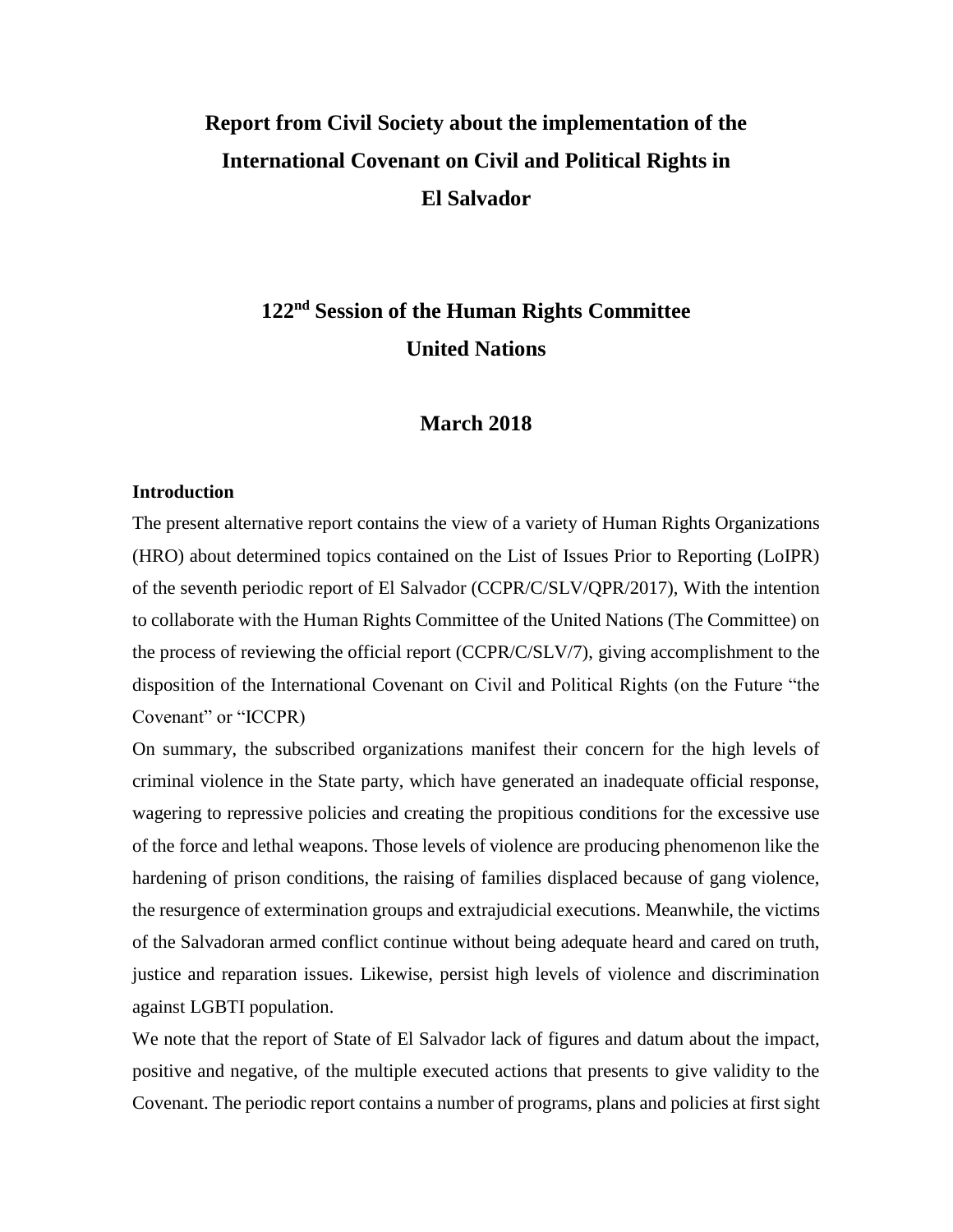positives, but does not go deep in their fulfillment on the Salvadoran reality. For that reason, the Committee must request complimentary data about the impact and results of those implemented policies by the State party. The periodic report neither shows about the obstacles faced to guarantee the humans rights recognized on the Covenant.

#### **Subscribers Organizations:**

This alternative report was elaborated y validated on a join way by the follow organizations:

- Asociación Pro-Búsqueda de niñas y niños desaparecidos durante el conflicto armado (Pro-Búsqueda)
- Asociación Comunicado y Capacitando a Mujeres Trans con o sin VIH en El Salvador-COMCAVISTRANS
- Fundación Cristosal
- Fundación de Estudios para la Aplicación del Derecho (FESPAD)
- Fundación para el Debido Proceso (DPLF)
- Fundación para la Justicia y el Estado Democrático de Derecho El Salvador
- Instituto de Derechos Humanos de la Universidad Centroamericana José Simeón Cañas (IDHUCA)
- Servicio Social Pasionista (SSPAS)

For the tracing and extension of this report, we permit to put at disposition of the Honorable Committee the following contact information:

Verónica Reyna: [verónica.reyna.sspas@gmail.com](mailto:verónica.reyna.sspas@gmail.com)

Arnau Baulenas: [abardia@uca.edu.sv](mailto:abardia@uca.edu.sv)

Ramiro Orias: [rorias@dplf.org](mailto:rorias@dplf.org)

### **Constitutional and legal framework (arts. 1 and 2 ICCPR); Autonomy of the Office of the Human Rights Advocate "PDDH" (Paragraph 2 LoIPR):**

The executive and legislative branches have not adopted measures to outfit the enough financial resources to the Office of the Human Rights Advocate (PDDH) to guarantee its autonomy and adequate operation. This institution budget increased from 9.1 million US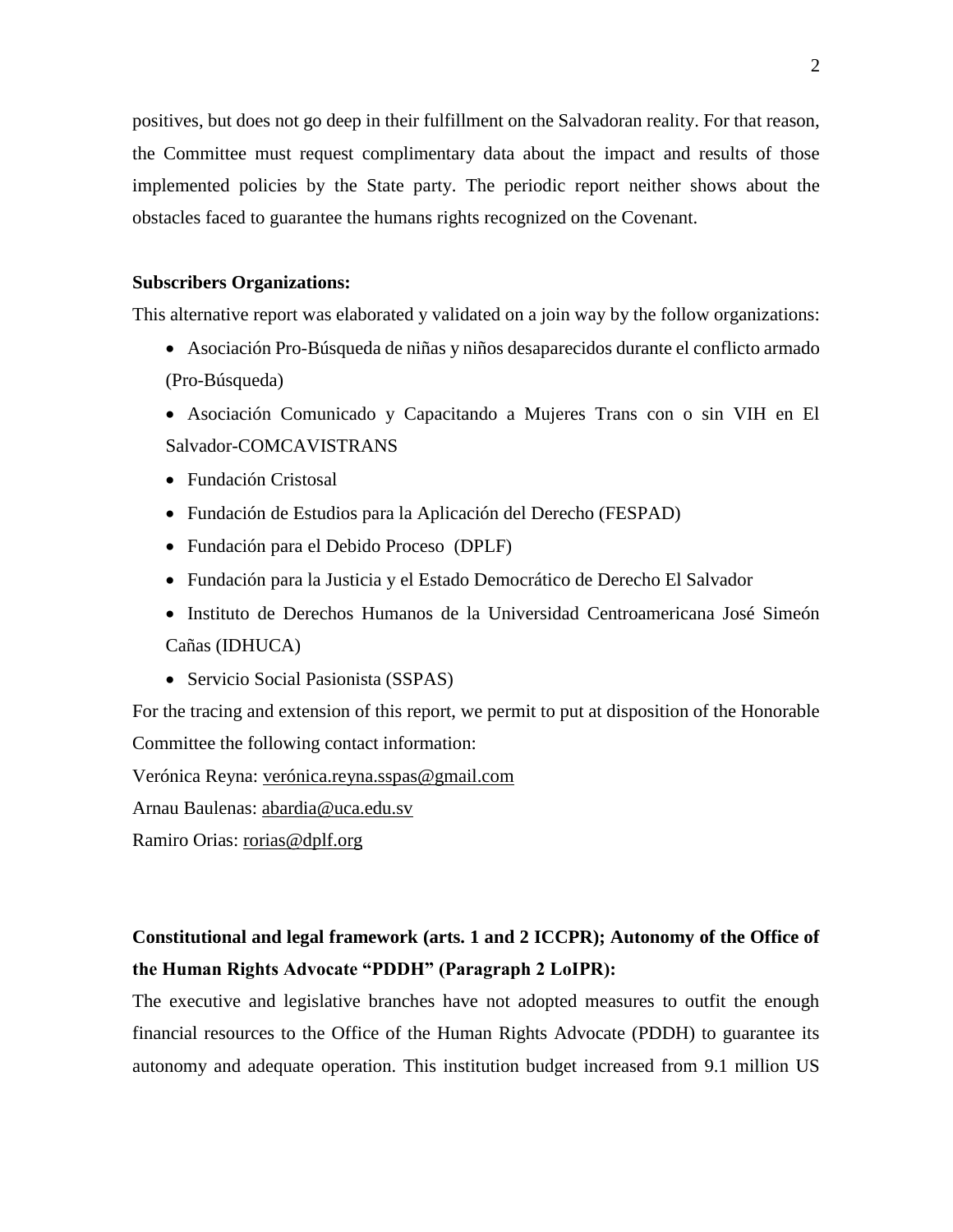dollars on 2014 to 10.01 million US dollars on 2016; however, on 2017 its budget lowed to 9.44 million US dollars. For 2018 has been assign 9.47 million US dollars.<sup>1</sup>

Beyond of the well-known shortage of human and material resources, continues to be disturbing the little impact of the resolutions and recommendations of the PDDH to the state branches. According to an academic investigation, between 2014 and 2015, only 27% of its resolutions were totally adopt<sup>2</sup>. This indicates that the official institutions do not have a generalized policies of respect for the work of the PDDH, although its importance for the defense and promotion of human rights.

#### **Recommendations:**

1. The State party must increase the budget of the PDDH at least to the levels of the year 2016 and to adopt all the legislative, administrative or another measure, so the state institutions fully adopt its resolutions and recommendations.

# **Non- discrimination (Art. 2I ICCPR); Discrimination and crimes against LGBTI community (Paragraph 4 LoIPR):**

In El Salvador the violations of humans rights based on sexual orientation, identity or gender expression, constitute a generalized and ingrained pattern, that subject LGBTI people to killings, torture, abuse, forced migration, persecution, extortion, threats and discrimination, between other things. On many cases, security forces with excessive use of power, inhuman or degrading treatment, and illegal and arbitrary detentions exert violence.

The hate, mixed with the violence, results on terrifying hate crimes, acts that are performed with more cruelty that usual: mutilations, excessive violence that have ended on multiple shooting, tied bodies, signs of executions, dismemberment of part of their genitals and other systematic actions taken against the LGBTI population. In the last 3 years have happened a

<sup>1</sup>Los presupuestos pueden ser consultados en

http://www.transparenciafiscal.gob.sv/ptf/es/PresupuestosPublicos/Presupuestosvotados <sup>2</sup>Cea Nerio, Sara Esther y Moreno Romero, Ricardo Antonio: *La eficacia de las resoluciones de la Procuraduría para la Defensa de los Derechos Humanos respecto de la garantía, respeto y restitución de los derechos humanos*. Trabajo de grado para obtener el título de Licenciado (a) en Ciencias Jurídicas. Universidad de El Salvador, Febrero de 2017, página 89.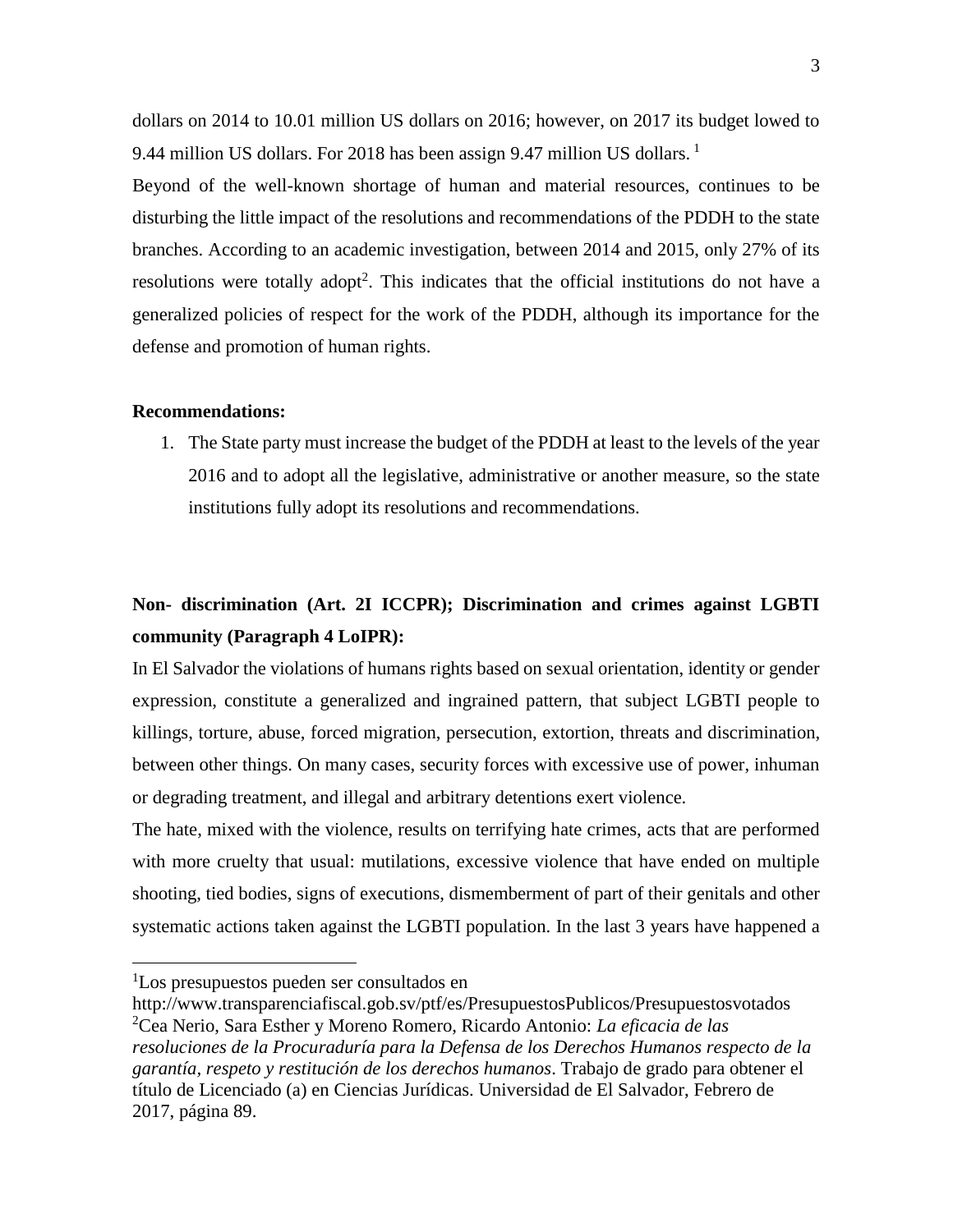number of hate crimes: 42 on 2015, 28 on 2016, 26 on 2017 and 2 on 2018; all homicides of LGBTI people that remain on total impunity. $3$ 

A report made by the United Nation Development Program (UNDP), the PDDH and civil society organizations, shows that 52% of trans women has suffered life or violence threats, mostly because of the transphobia and the extortion or rent imposed by the gangs to sexual workers<sup>4</sup>.

The State keep its position of no recognition of the fundamentals rights of LGBTI people, allowing the increase of hate crimes and impunity, becoming this way a real accomplice, if not a direct author of severe human rights violations.

Persist significate gaps on the legal framework because there are no constitutional guarantees neither specific protection mechanism for LGBTI people. The lack of approved laws and integral policies is responsibility of the three branches of the State (judicial, executive and legislative), whom do not generate favorable conditions to ensure, guarantee and protect human rights of this vulnerable group.

After the seriousness of the LGBTI people situation, as the lack of protection from the State, many members of these groups have been force to leave the country. Just between 2014 and 2015, more than 70 LGBTI people decided to migrate running away from violence situations, while other 50 did on the first 3 months of 2017. Between them - because of three murder occurred on San Luis Talpa, La Paz, on February 2017 - 8 Trans women of this area abandoned the country<sup>5</sup>.

The Salvadoran state has violated its international duties on the prevention of hate crimes, discrimination and protection of LGBTI people. The few actions taken and pointed in its report are weak or of null implementation, which brings the spread of human rights violation of LGBTI people as consequence.

 $\overline{a}$ 

<sup>4</sup> Programa de las Naciones Unidas para el Desarrollo et al: Informe sobre la situación de los Derechos Humanos de las Mujeres Trans en El Salvador. San Salvador, 2015, pág. 38 <sup>5</sup>Fuente Diario 1: *http://diario1.com/nacionales/2017/02/denuncian-asesinatos-de-odiocontra-transexuales-en-la-paz/*

<sup>3</sup>Fuente CNN: *http://cnnespanol.cnn.com/2017/03/07/denuncian-aumento-de-crimenes-deintolerancia-contra-comunidad-trans-en-el-salvador/*

*http://elmundo.sv/comunidad-transgenero-del-centro-de-el-salvador-huye-a-mexico-porasesinatos/*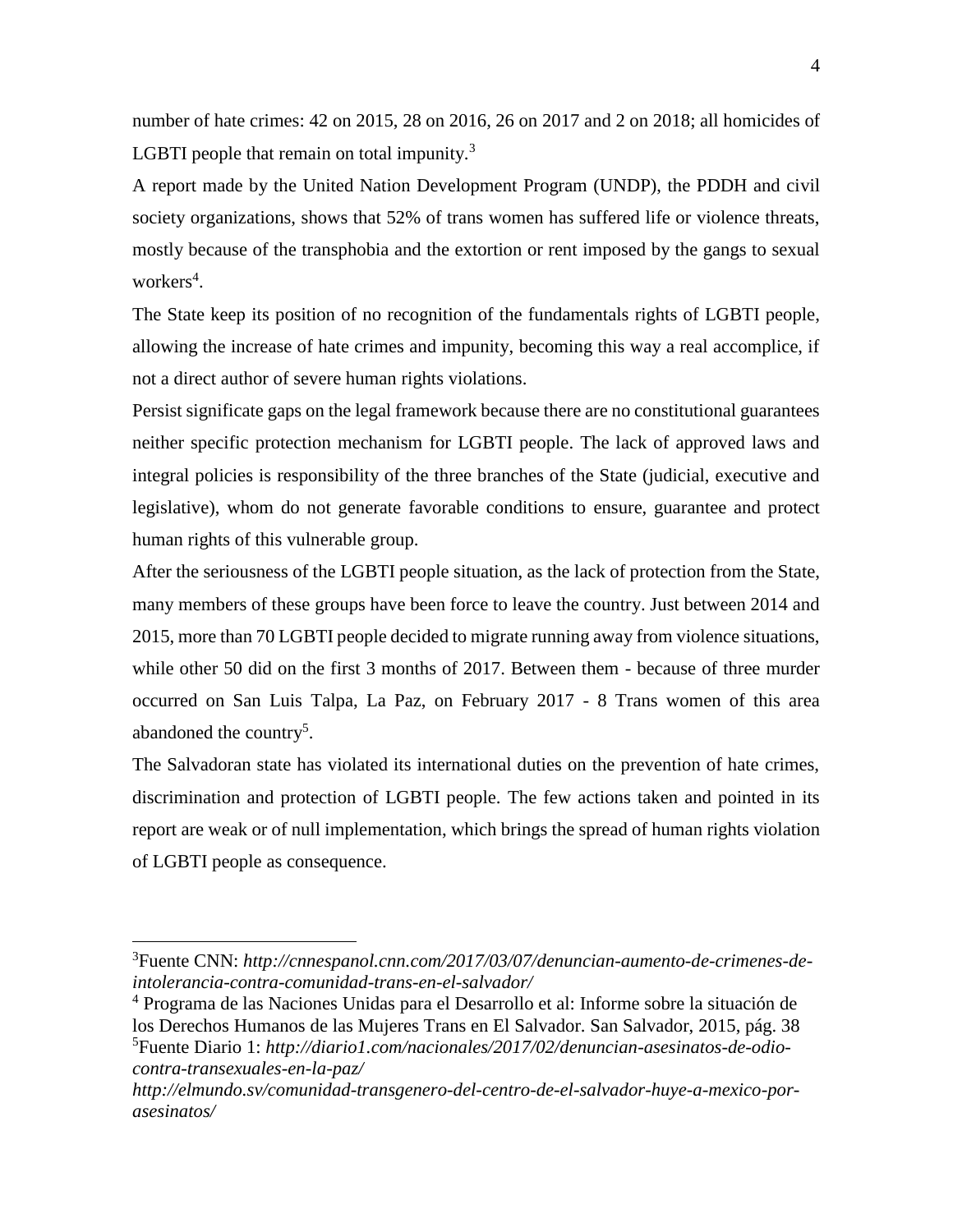In addition to that, the PDDH has closed spaces of coordination with social organizations, the current head of the institution has remained ward off from the communities, and the human rights organizations, especially the ones related to the LGBTI community and women movements.

#### **Recommendations:**

The State party must:

 $\overline{a}$ 

- 1. To start mechanisms to guarantee the fulfillment of the legislation against discrimination by agents or order, to firmly process hate crimes for sexual orientation and gender identity, and guarantee that those are investigated and punished on an appropriate form.
- 2. To develop the necessary legislation to guarantee the rights associated with gender identity and other fundamental rights to achieve the full integration of the LGBTI people as citizen of the society. Specially, is indispensable to develop legislation to eradicate all forms of discrimination for identity or gender expression.

# **Right to life, prohibition of torture and other cruel, inhuman or degrading treatment, and combating impunity (arts. 2, 6 and 7 ICCP); Justice and victims of the Armed Conflict. (Paragraph 10 and 11 LoIPR)**

The General Amnesty Law "Act for the Consolidation of the Peace", approved on March 20, 1993, was declare Unconstitutional on July 13, 2016, after 23 years of obstacles for the demands of justice by the victims of war and lesa humanity crimes that happened on the armed conflicts<sup>6</sup>.

The Constitutional Chamber ordered to the Legislative Assembly that on a reasonable time: (i) To regulate the ways to guarantee the accessing to public information about the facts and circumstances related to lesa humanity crimes and war crimes which constitute serious violations of the international humanitarian law, occurred the armed conflict.

(ii) To provide the adequate resources to answer, on the shortest time possible, the demands of the victims and their families and from the Salvadoran society, about the investigations,

<sup>6</sup> Inconstitucionalidad 44-2013/145-2013, Sentencia de 13 de julio de 2016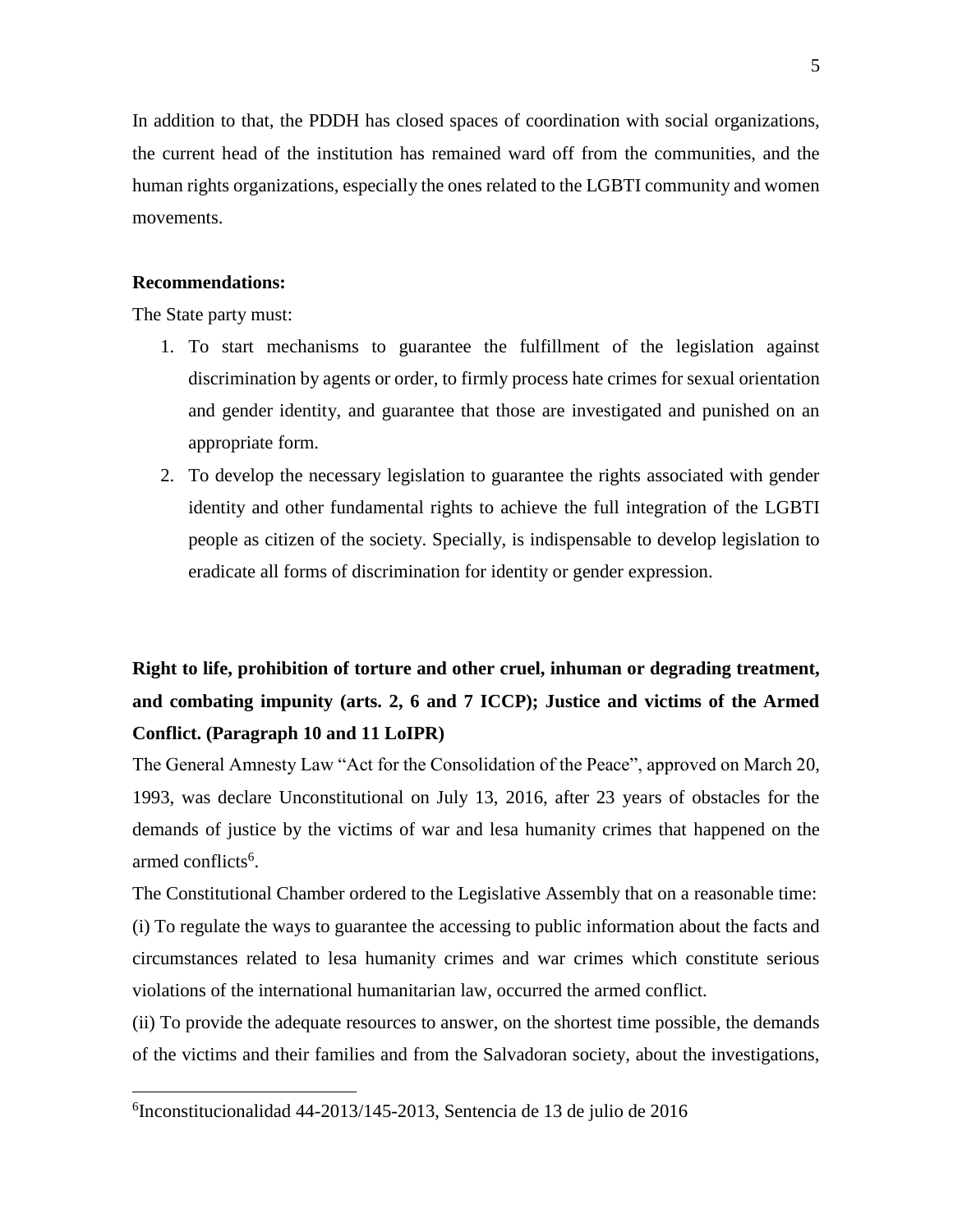the prosecutions, the enlightenment of truth and the penalties to the responsible of lesa humanity and war crimes during the Armed conflict; and

(iii) To considerate integral reparation measures for the victims to guarantee their satisfaction, compensation and claims, as well as the measures for no repetition of lesa humanity and war crimes, taking as level international transitional justice standards.

The decision lift any obstacle for the prosecution of crimes and victims reparations and so, enables the exercise of criminal actions, ex officio, about the pointed crimes.

After a year of the declaration of unconstitutionality of the Amnesty, the Constitutional Chamber called a public hearing to follow and analyze the fulfillment of the imposed obligations. On that opportunity, was evident that the sentence was much unfulfilled because the Legislative Assembly and the Executive branch did not take any action. The General Attorney of the Republic (FGR) - until that time - was not able to present any concrete results about the criminal prosecution of the human rights violations happened during the armed conflict<sup>7</sup>. In sum, the sentence of unconstitutionality have not had any effect on the care of victims and the impunity of the victimizers.

The actions of the FGR after the derogatory of the Amnesty have been more symbolic than effective. On December 2016, the General Attorney emitted and agreement designating a group of attorneys for the investigation of the crimes that have to be investigated and sanctioned after the derogatory of the Amnesty Law. It has been informed that this unity would assume the investigation and the prosecution of more than 146 cases filed o reopened at courts - which is a tiny quantity in relation with the crimes committed- . The creation of this unity, however, has had just few impacts on the real advancement of the cases. Today, even existing some collaboration from the attorneys of this Unity in cases like the Massacre of El Mozote, it's unknown the strategies or general policies of criminal prosecution on this cases, neither the priorities of investigation.

On other hand, on September 2017, the General Attorney met with some organizations representing the victims of the conflict and publicly compromised to investigate the war crimes. This gesture is, without doubt, positive, but must be translated to concrete actions and overwhelming that yet have not come.

<sup>7</sup> Fuente Diario de Hoy: http://www.elsalvador.com/noticias/nacional/375516/sala-exige-agobierno-y-asamblea-cumplir-fallo-sobre-ley-de-amnistia/ consultado el 09.01.2017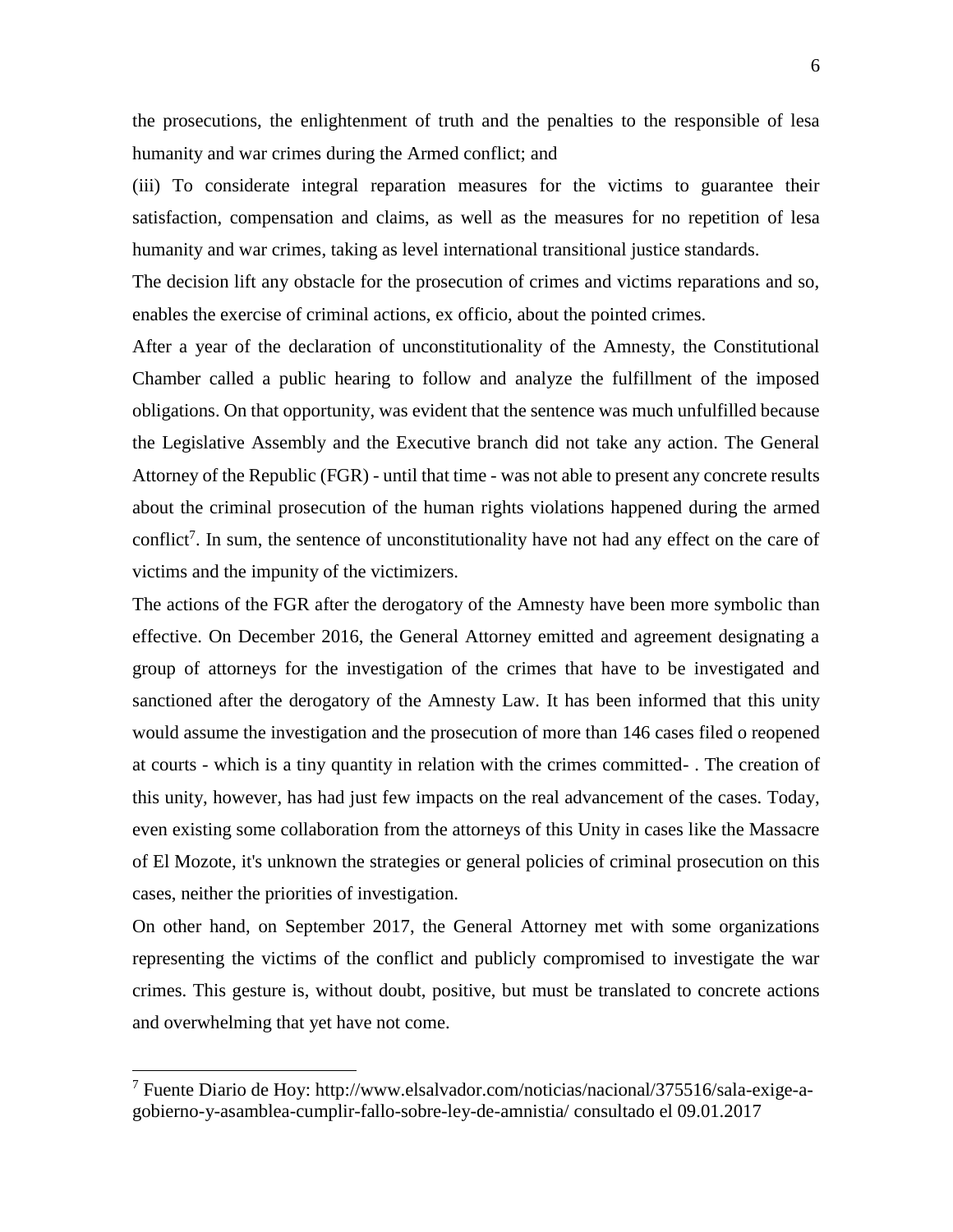Meanwhile, El Salvador Armed Forces (FAES) continues denying information about the operatives performed during the armed conflict or declaring nonexistent, and far from collaborating in its reconstruction, destroys it or appeal to the Administrative Contentious Chamber of the Supreme Court of Justice (CSJ) to not deliver it.<sup>8</sup>.

The State has informed to the Committee about the creation of the National Commision on Reparations for the Victims of Human Rights Violations in the context of the Internal Armed Conflict and about the Reparations Programs<sup>9</sup>, but does not point any impact of these actions, neither the benefits nor the numbers of victims attended.

The Legislative Assembly or the Executive branch introduced no initiative for the care of the victims of the Armed Conflict. Has been the victims the ones, which after a long process of consulting and elaboration, and without any government assistance, drafted a Law of Integral Reparation, introduced on August 31, 2017, to the Legislative Assembly. Until date, the Legislative Assembly has not studied this draft. Neither are observed any advanced about the elaboration of a single census of victims with the right of reparation.

In summary, neither the Executive branch, nor the Legislative, nor the FGG have adopted the needed measures to guarantee the rights to true, justice and reparation of the victims of the severe human rights violations in the context of the Armed Conflict, despite the derogatory declaration of the General Amnesty Act.

#### **Recommendations:**

The State party must:

 $\overline{a}$ 

1) To give access to the FAES files that contains information about human rights violations in the context of the Armed Conflict. The Executive branch must collaborate without conditions on the investigations that are open because of the Derogatory declaration of the General Amnesty Act.

<sup>8</sup> Fuente La Prensa Gráfica: https://www.laprensagrafica.com/elsalvador/Ministerio-de-Defensa-impidio-al-IAIP-revisar-archivo-militar-20140124-0082.html, consultado el 09.01.2017 <sup>9</sup>CCPR/C/SLV/QPR/2017 párrafos 101 y 102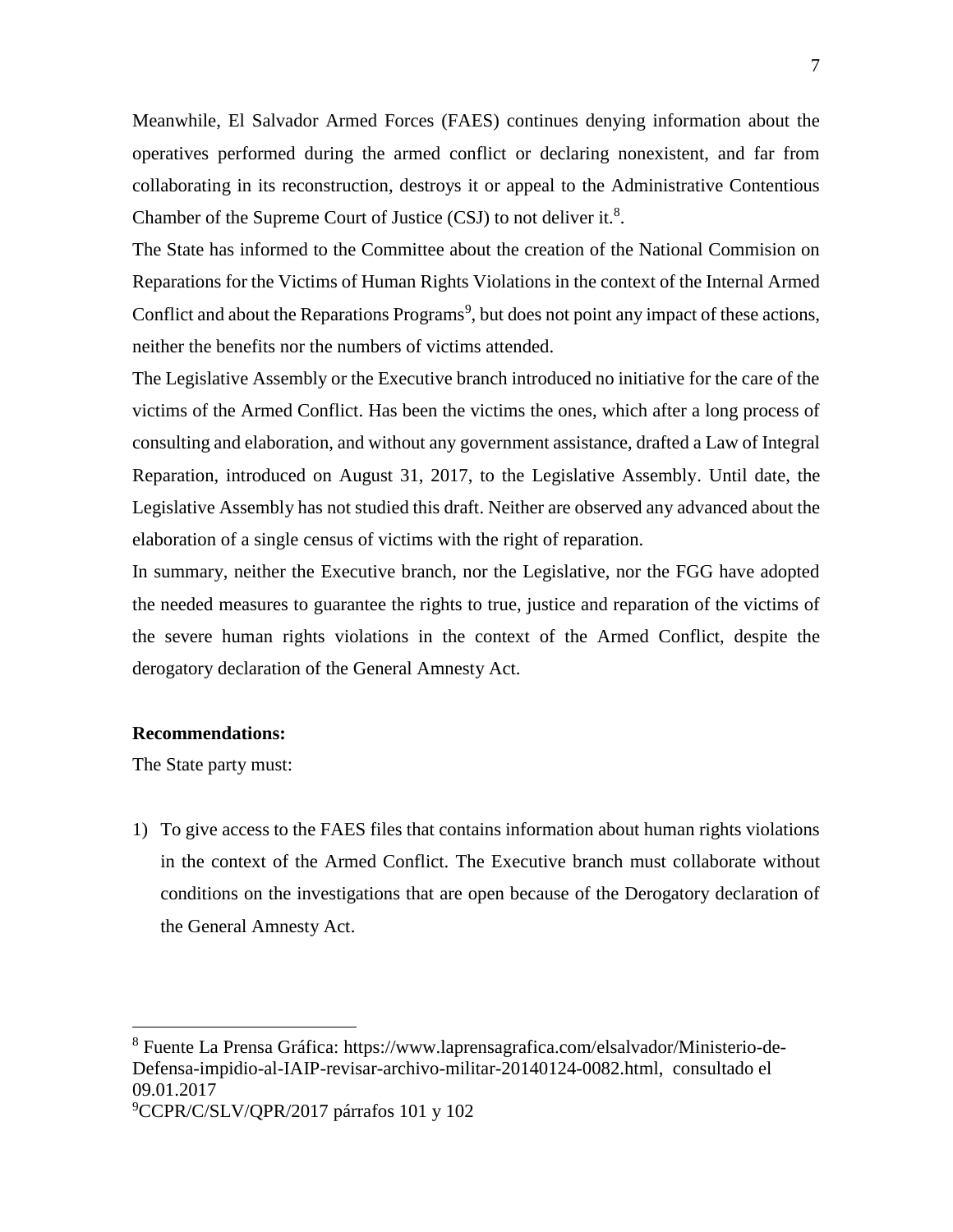- 2) To require to the Legislative Assembly to approve the Law of Integral Reparation of the civilians victims of the Armed Conflict, introduced by a group of NGO and different social groups.
- 3) Through the General Attorney of the Republic, to develop a specific criminal persecution policy for the cases of the armed conflict and other actions against the impunity of these crimes, in attention to the requirements of transitional justice.}

# **Right to life, prohibition of torture and other cruel, inhuman or degrading treatment, and combating impunity (arts. 2, 6 and 7 ICCP): Violence Situation and State Policies (Paragraph 12 and 21 LoIPR).**

In the last years, El Salvador has kept the qualifying of being one the most violent countries in the world. The figures show an epidemic of violent deaths, that although tends to low, are still severe, worrying and intolerable. The homicides have keep high figures en the las seven years, with a significate increasing on 2015: 4004 in 2010; 4371 in 2011; 2594 in 2012; 2513 in 2013; 3921 in 2014; 6656 in 2015 and 5278 in 2016<sup>10</sup>. According to a report from the Ministry of Justice and public security, between 2016 and 2017 there was a decrease of homicides in around 27%; however, the year 2017 finished with 3,954 murders and a rate of 60 homicides by each 100,000 habitants. The homicide rates by each 100,000 habitants since 2010 has been the following: 2010: 64.7; 2011: 70.1; 2012: 41.2; 2013: 39.4; 2014: 61.1; 2015: 103.0<sup>11</sup>; and 2016: 81.2<sup>12</sup>.

Before these levels of violence, the State adopted on 2016 the "*National Policy for Security*  and Coexistence" and "*The Safe El Salvador Plan*" (PESS)<sup>13</sup>, designed with participation of different social sectors in the *National Council for Citizen Security and Coexistence*. The

<sup>10</sup> Servicio Social Pasionista: *Inseguridad y violencia en El Salvador. El impacto en los derechos de adolescentes y jóvenes del municipio de Mejicanos. Enero de 2017*, páginas 21 a 23.

<sup>11</sup> Fundación Guillermo Manuel Ungo: *Aportes al Debate sobre Seguridad Ciudadana*. No 04, septiembre 2016, página 1.

<sup>12</sup>InsightCrime: Balance de InsightCrime sobre Homicidios en Latinoamérica en 2016 https://es.insightcrime.org/noticias/analisis/balance-insight-crime-sobre-homicidios-2016/ consultado el 15.01.2018

<sup>&</sup>lt;sup>13</sup> Disponible en http://www.seguridad.gob.sv/wp-content/uploads/2017/01/3.-Plan-El-Salvador-Seguro.pdf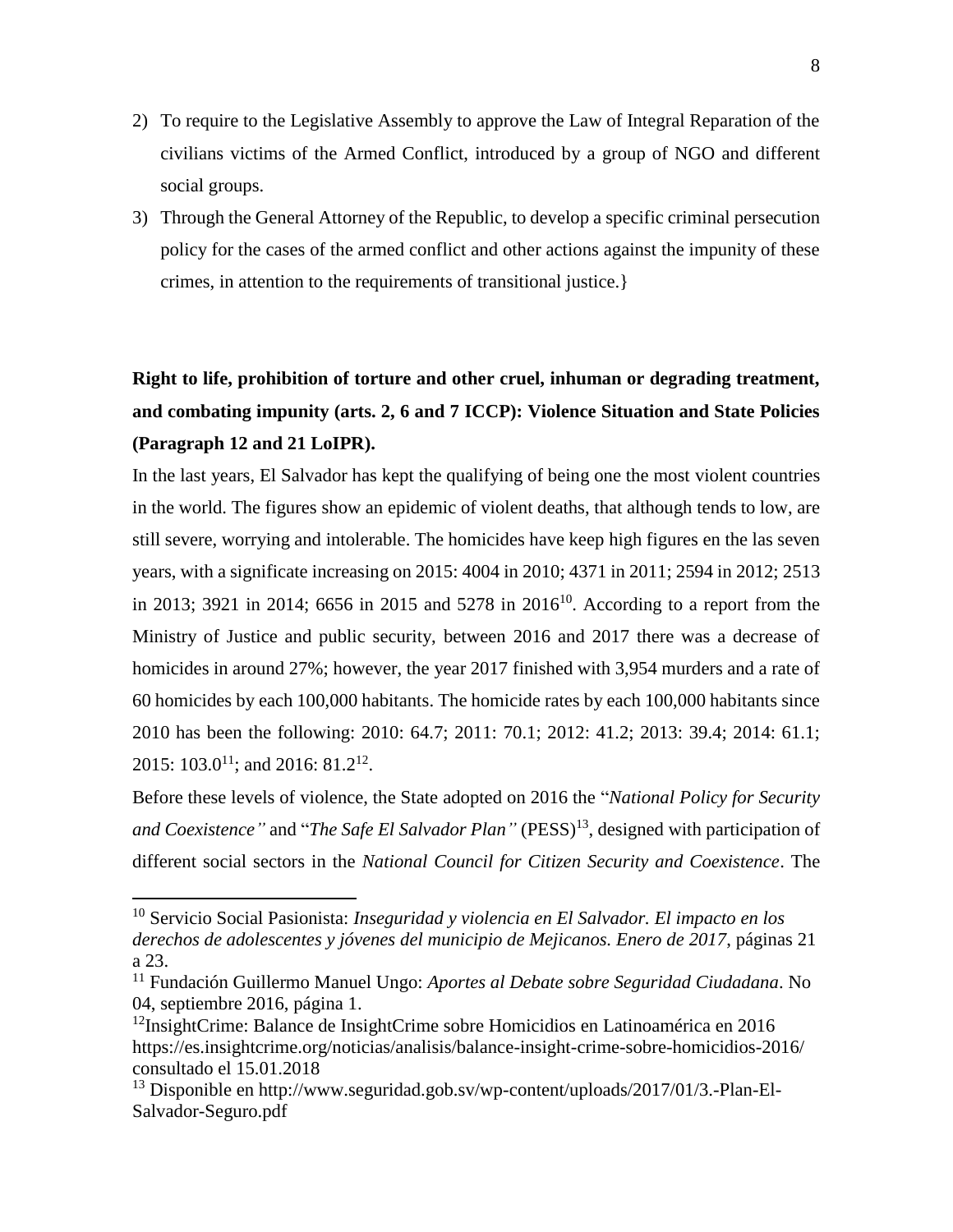implementation of PESS has prioritize the criminal persecution line, relegating its integral approach.

On this line on April 2016, the government launched the "Extraordinary Security Measures" that comprehended the creation of join task groups for the combat against gangs, conformed by police and militaries, and legislative reforms oriented to increase the penalties and the creation of new crimes, and the harmonizing of some norms calling the gangs like terrorist groups. These last actions are the ones that are orienting the current State security strategies, being characterized by their repressive and punitive emphasis.

That explains why detentions made for different crimes, performed by the National Civil Police (in the future PNC) have increased on a 26% between 2016 and 2017. El Salvador has located as one the country with the highest imprisonment rates in the world: 464 prisoners by each  $100,000$  people in  $2014^{14}$ , which has increased to 597 prisoners by each  $100,000$ habitants on 2017<sup>15</sup>.

Other of the initiatives that are being valued on the Legislative Assembly is the proposal of the "Special Law of National Registry of Illicit Groups and Terrorist Organizations, its Members and Collaborators". The terms of this legal text might cause stigmatization – particularly on low incomes youth that live on dense areas – and human rights violations. It pretends to include on this register to "bosses, chiefs, members, financiers or collaborators of the Illicit Groups", without defining categories and without establishing the affected legal assets.

We consider that the policies that privilege control and persecution of crimes, in such violent context like the Salvadorian, where even the members of the official forces are victims, encourage abuses of state power, despite the fact that might be joined by prevention and rehabilitation measures

#### **Abuses on the use of Force**

.

 $\overline{a}$ 

The available figures points that has been committed sever abuses from official spheres. Between 2014 and 2016, the PDDH has registered at least 44 cases of possible extrajudicial

<sup>14</sup>http://es.theglobaleconomy.com/rankings/prisoners/

<sup>15</sup> World Prison Brief: http://www.prisonstudies.org/highest-to-

lowest/prison\_population\_rate?field\_region\_taxonomy\_tid=Allconsultado el 12.12.2017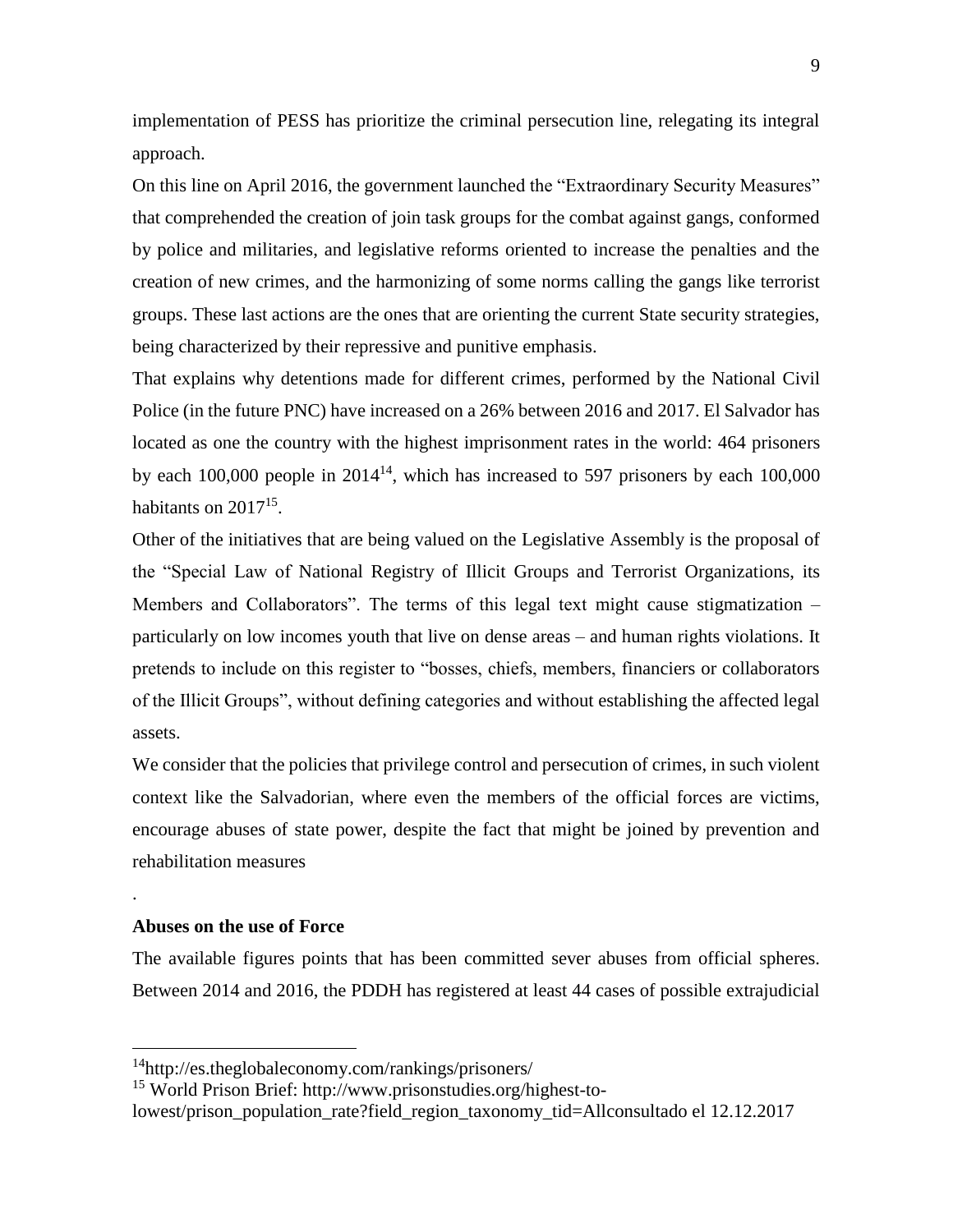killing performed by the PNC and the FAES, besides 25 cases of tentative extrajudicial killings. These cases include more than 114 deathly victims at hands of the PNC and FAES<sup>16</sup>. There have been resolutions from the PDDH where has been checked the commission of extrajudicial executions by the official forces, *inter alia*, Caserío San Felipe case<sup>17</sup>, San Blas  $case<sup>18</sup>$  and Panchimalco case<sup>19</sup> and even so these cases remain on impunity.

Since January 2015 to February 2017, official sources have report 1,161 clashes between forces of order and criminal structures where have died 1,137 civilian, more than 90% presented as gang members by the authorities and 45 policy members and militaries. The relation of dead in 2016 was of 60 dead civilians by each police or military dead on clashes<sup>20</sup>. In 2017, that relation would have been of 6.07 civilian by each police or military death<sup>21</sup>.

According the director of the ONC Howard Cotto, in 2017 would have occurred 497 clashes, with 391 alleged gangs dead and 64 injured. These figures generate serious concerns about the reality of this clashes or if behind these stories are hided real extrajudicial killings and in an excessive use of lethal force. According the investigation of the digital media El Faro, "the lethality rat is of 6.1 dead by each injured above the 2015 and 106 rates … International experts… establish that in real armed clashes its expectable for police to cause more injured with which the rate should be always les that  $1^{322}$ . James Cavallaro, ex Commissioner of the Inter American Human Rights Commission (CIDH) and ex Rapporteur for Peoples

<sup>16</sup> Fuente: Servicio Social Pasionista (2017). *Informe de violaciones a derechos humanos 2016*. Recuperado el 20-11-2017 en: https://drive.google.com/file/d/0B5eeVWTfKJ4eFBlcEEzSkctOUU/view

 $17$  Expediente LP-0066-2015

<sup>18</sup> Expediente SS-0309-2015

<sup>19</sup> Expediente SS-0369-2015

<sup>20</sup> Fuente: elaboración propia a partir de datos consolidados de la Policía Nacional Civil, la Fiscalía General de la República y el Ministerio de Defensa Nacional.

<sup>21</sup> Fuente: elaboración propia a partir de datos consolidados de la Policía Nacional Civil, la Fiscalía General de la República y el Ministerio de Defensa Nacional.

 $22$ Fuente periódico digital El Faro: https://elfaro.net/es/201712/el\_salvador/21252/Ram%C3%ADrez-Landaverde- %E2%80%9CNuestra-estrategia-de-seguridad-es-la-

correcta%E2%80%9D.htm?utm\_source=twitter&utm\_medium=CPC&utm\_campaign=Ra m%C3%ADrez%20Landaverde:%20%E2%80%9CNuestra%20estrategia%20de%20seguri dad%20es%20la%20correcta%E2%80%9D&utm\_term=EFFB&utm\_content=UTM01 consultado el 08.12.2017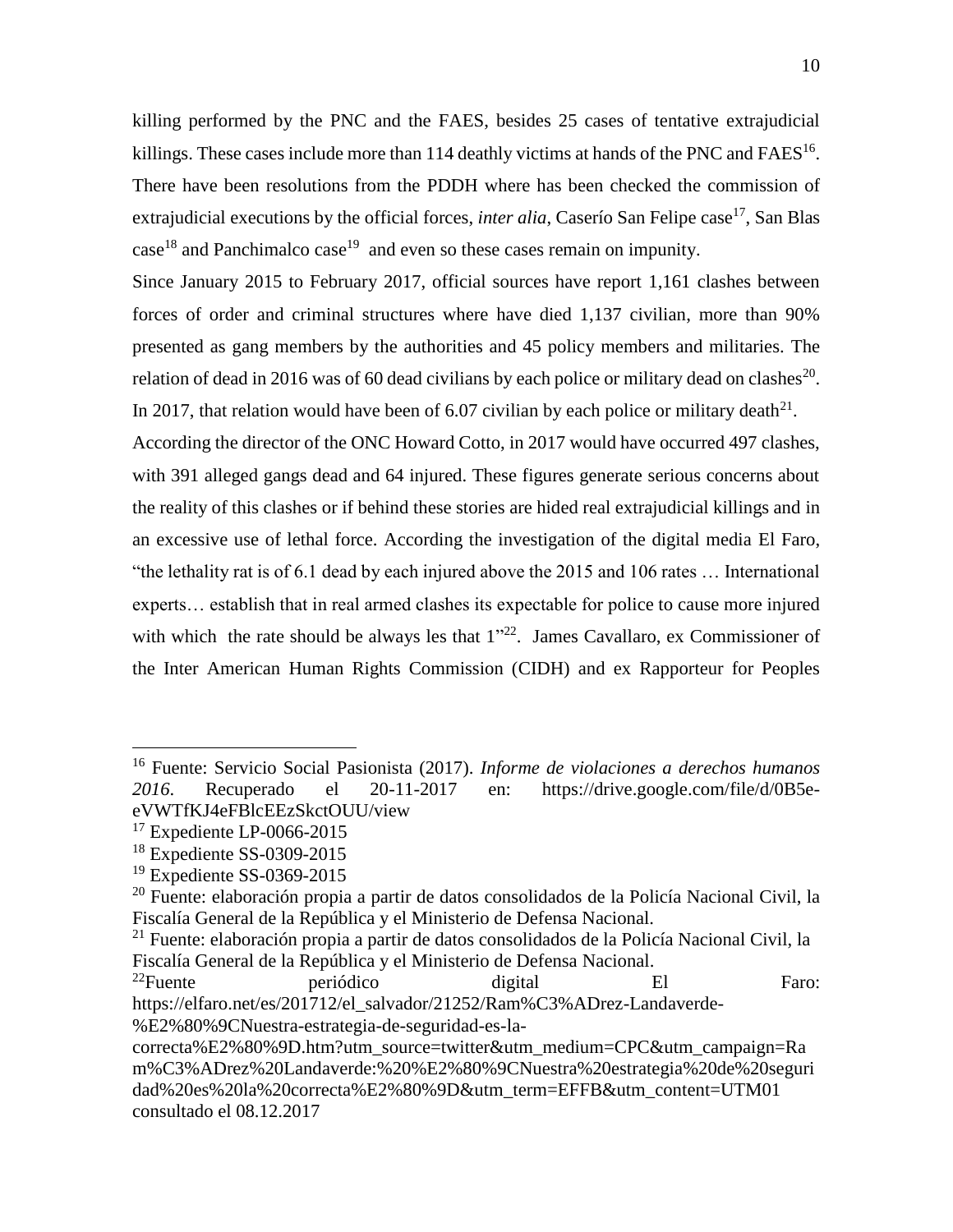Deprived of liberty, also manifested his concerns on the same way during a thematic hearing on the CIDH $^{23}$ .

The increase of armed clashes and in the number of civilian victims, happens in a context where the dead of polices and militaries has increased too. More than 150 police members has been murdered since January 5, 2015 to the present, most of them when they were on license, presumably on gangs members hands<sup>24</sup>. Also between January and November 2017, would have been killed 21 member of the  $FAES<sup>25</sup>$ . There has been reported numerous attacks against police and militaries families.

In spite of exiting strong suspicious about the criminal behavior of some member of the public forces, in a possible cycle or revenge between authority agents and the gangs, the reaction has been to deny or minimize those facts. The evasion of all State responsibility and the almost total absence of investigation of these complaints, provide overwhelming clues about the existence of a deliberate impunity.

For example, the Vice Minister of Justice and Public Security, in a hearing on the CIDH $^{26}$ , denied the existence of those facts and any chance of bad police behavior. The same attitude has taken the Inspectorate-General of Public Security (IGSP), because does not recognize the existence of extrajudicial executions committed by the police $2^7$ .

Denial as a policy has been accompanied by improper demonstrations by senior public officials, which show acquiescence to the excessive use of force and dismiss human rights as limits to state action. The director of the National Public Security Academy, Jaime Martinez, during a graduation ceremony for police officers, said, "The full legitimacy of the State of

<sup>23</sup> Comisión Interamericana de Derechos Humanos, audiencia temática sobre ejecuciones extrajudiciales en El Salvador, durante el 164º Período Extraordinario de Sesiones, el 5 de septiembre de 2017.

<sup>24</sup>Fuente periódico digital El Faro:https://elfaro.net/es/201712/salanegra/21247/La-Polic%C3%ADa-Nacional-Civil-est%C3%A1-menguando.htm

<sup>&</sup>lt;sup>25</sup>Fuente La Prensa Gráfica: https://www.laprensagrafica.com/elsalvador/Pandillas-siguenordenando-asesinatos-de-policias-desde-las-carceles-20171115-0106.html consultado el 04.01.2018

<sup>&</sup>lt;sup>26</sup> Comisión Interamericana de Derechos Humanos, audiencia temática sobre ejecuciones extrajudiciales en El Salvador, durante el 164º Período Extraordinario de Sesiones, el 5 de septiembre de 2017, op. cit.

 $^{27}$  Fuente periódico digital El Faro: https://elfaro.net/es/201607/el\_salvador/18875/Elinspector-general-de-Seguridad-P%C3%BAblica-cree-que-la-PNC-mata-con-apego-a-laley.htm consultado el 06.12.2017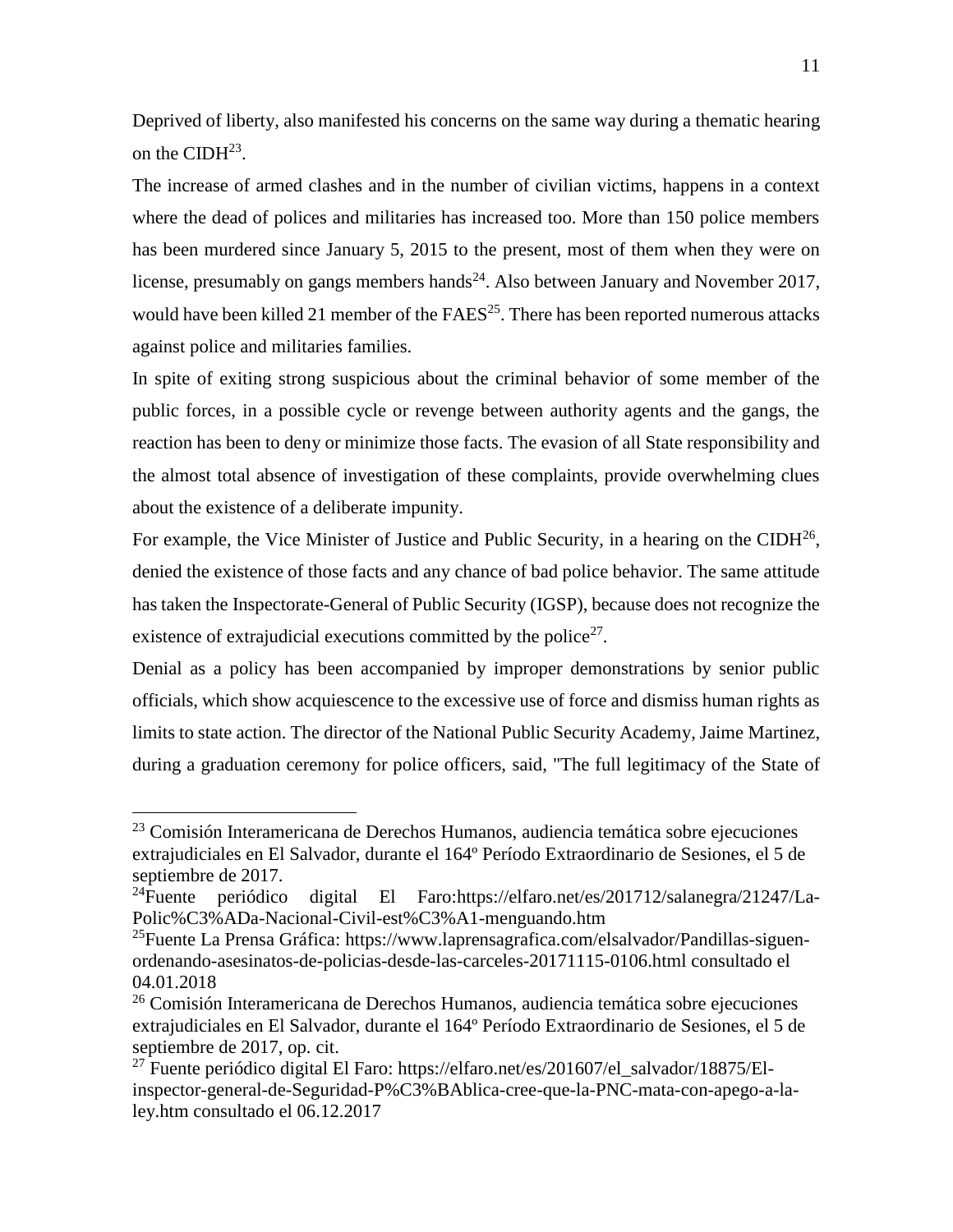keeping the police it is in your hands. There, do not shake your hand. There is no way to be thinking that there are human rights involved, if there is criticism from the press or from international organizations. The moment you disrespect the legitimacy of the State, you have to make use of all the tactics and team teachings that you have for it." $28$ 

More radical has been the president of the Legislative Assembly, Guillermo Gallegos, who has said that the only way for gang member can pay for the murder of a public servant, is with his life<sup>29</sup>.

The official tolerance and encouragement to the use of force, without limits, coupled with high crime rates, encourage a society susceptible to more violence and disrespecting the rule of law. According to a recent poll, "significant sectors of the population seem to favor the use of extralegal measures in the fight against crime: 40% would approve the use of torture to deal with member of organized crime, 34.6% would approve extrajudicial executions, and the 17.2% would consent the practice of social cleaning"<sup>30</sup>.

#### **Weakness on Policing Control Mechanism**

 $\overline{a}$ 

The control mechanisms of the PNC seem to have weakened and have not reacted strongly to possible police abuses. The same Salvadorian State recognized in the Committee session on 2011, that the high rate of absolutions in cases of human rights violations against members of PNC was explained by the fact that IGSP "has not always conducted its investigations with the necessary independence and impartiality and has silenced, and even justified, a series of violations committed by police officers"31.

<sup>28</sup> Fuente La Prensa Gráfica: https://www.laprensagrafica.com/elsalvador/Que-no-lestiemble-la-mano-director-de-ANSP-a-policias-20170506-0052.html Consultado el 07.12.2017

<sup>29</sup> Asamblea Legislativa: https://www.asamblea.gob.sv/noticias/archivo-denoticias/presidente-gallegos-la-unica-forma-en-que-un-pandillero-pague-por-la-muerte-deun-policia-es-con-su-vida. Sitio oficial de la Asamblea Legislativa. Consultado el 07.12.2017

<sup>30</sup>Cruz, José Miguel; Aguilar, Jeannette y Vorobyeva, Yulia; *Legitimidad y confianza pública de la policía en El Salvador*, Instituto Universitario de Opinión Pública, Universidad Centroamericana José Simeón Cañas. San Salvador, julio de 2017, pág. 5.

 $31$ Comité de Derechos Humanos, 100<sup>°</sup> período de sesiones Acta resumida de la 2745<sup>ª</sup> sesión, CCPR/C/SR.2745 de 25 de octubre de 2011, párrafo 12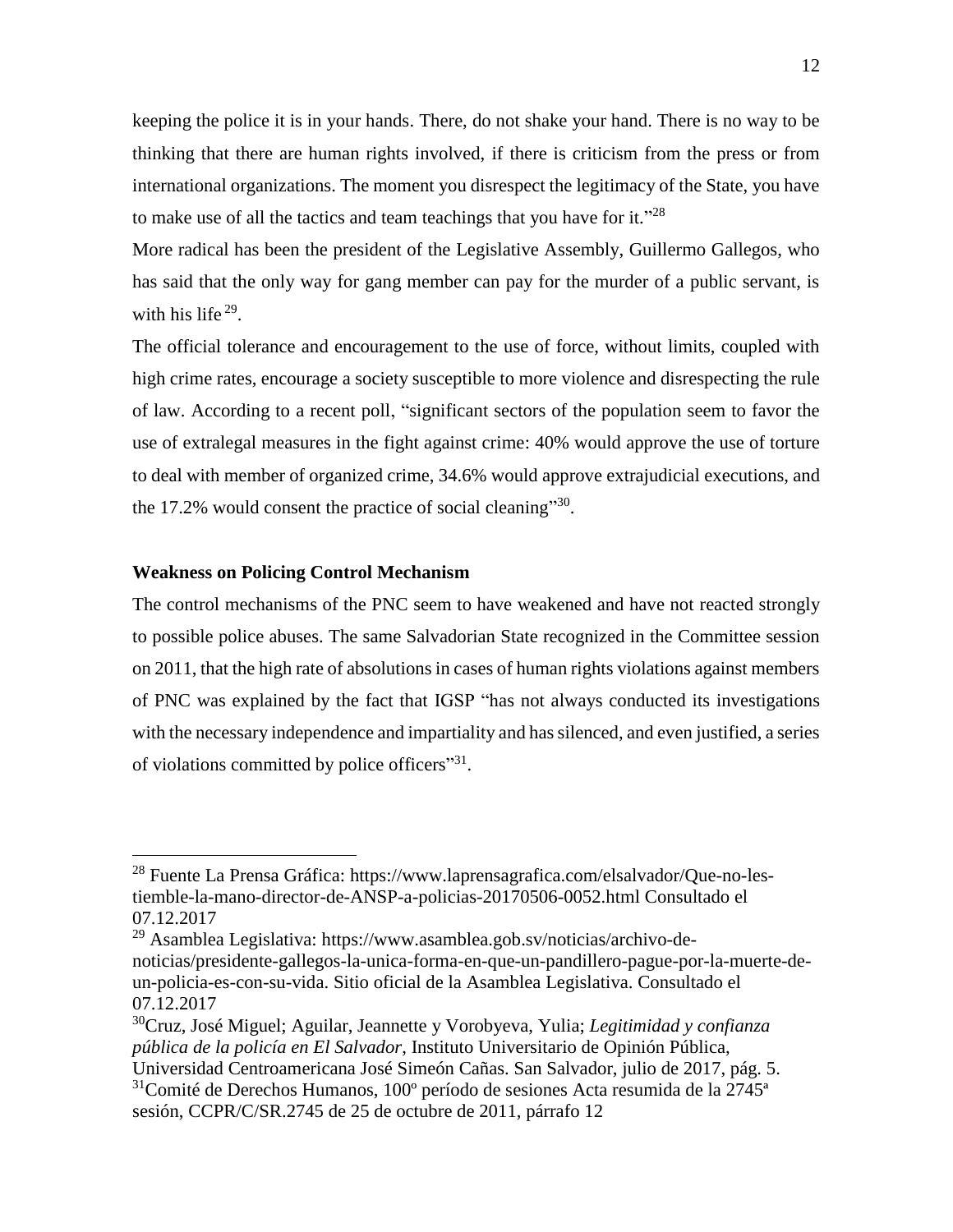In last months, everything indicates that this confession of the State is again in force, because there is a high degree of impunity regarding extrajudicial executions and the excessive use of force and lethal weapons denounced by NGOs, the PDDH or the media.

On November 2014, the General Inspector of the National Civil Police was transformed to the Inspectorate-General of Public Security (IGSP), giving it a character external control and inspection. This reform, although it transferred the dependency of the IGSP to the Minister of Justice and Security, also detracted from its functions, leaving it solely responsible for the investigation and sanction of administrative offenses. The Control Unit and the Internal Affairs Unit of the PNC – which have a central role in the investigation of crimes committed by police members – now depends of the General Direction of the PNC.

### **Resurgence of extermination groups**

The subscribing organizations see with special concern the resurgence of practices that were overcome since the Peace Agreement. There have been many murders of people suspected of being gang members through operations of extermination groups $^{32}$ .

Different media, whom have checked that some structures operate even from inside the PNC, have investigated these actions of social cleaning<sup>33</sup>. Although the complaints and the strong evidence of the acting of these groups, the investigation and sanction of these criminal facts present little progress.<sup>34</sup>.

We agree with the verification that the UN High Commissioner for Human Rights realized on his recent visit to El Salvador: "the level of violence in El Salvador remains scandalously high and there are alarming reports of extrajudicial killings and the return of death squads"<sup>35</sup>.

#### **Forced Displacement caused by Violence**

<sup>32</sup> Revista Estrategia y Negocios:

http://www.estrategiaynegocios.net/lasclavesdeldia/888781-330/resurgen-escuadrones-dela-muerte-en-el-salvador

<sup>33</sup> Revista Factum: http://revistafactum.com/en-la-intimidad-del-escuadron-de-la-muertede-la-policia/

<sup>34</sup> Insight Crime: https://es.insightcrime.org/noticias/noticias-del-dia/escuadrones-muertematanza-el-salvador-no-afrontan-investigaciones/

<sup>35</sup>Oficina del Alto Comisionado de las Naciones Unidas para los Derechos Humanos: http://www.ohchr.org/SP/NewsEvents/Pages/DisplayNews.aspx?NewsID=22412&LangID =S consultado el 08.12.2017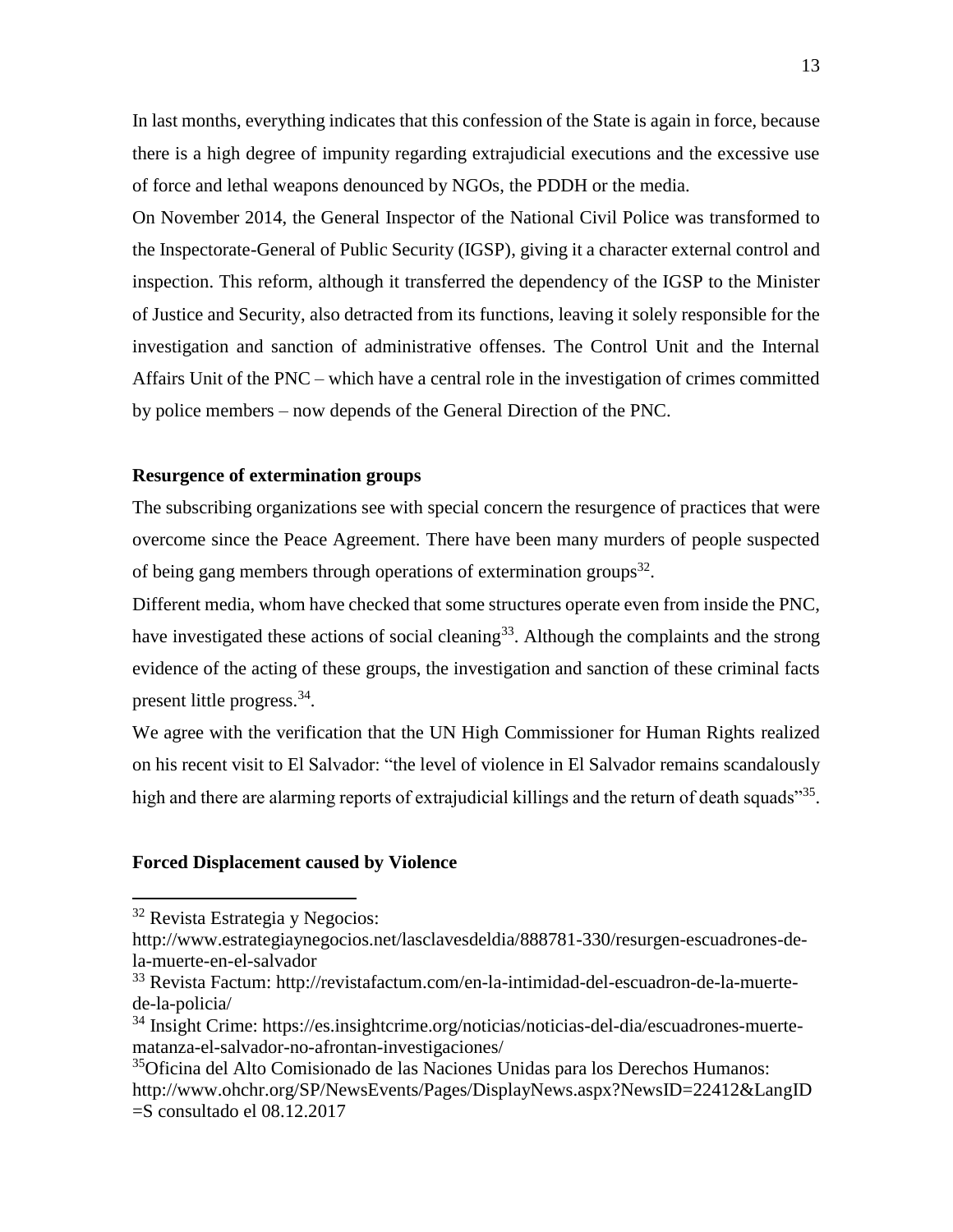One of the most sensitive impacts of violence has been the forced displacement of people. These are entire families who are forced to leave their homes on pain of being killed by gang members or other criminals.

The phenomenon is, without a doubt, significant. There are no official figures, but the Internal Displacement Monitoring Center (IDMC, for its acronym in English) estimated that from 2014 to 2017 people displaced by violence would have gone from 191,000 to 220,000 people<sup>36</sup>.

The Board of Civil Society against the Forced Displacement by Violence and Organized Crime, served in 2016 to 699 victims of forced displacement, mostly for threats, homicide or attempted homicide, or injuries caused by gang members (83.7%), PNC/FAES (8.1%) or death squads  $(3.2\%)^{37}$ . While on the first semester of 2017, were served 328 victims, 163 men and 168 women. Cristosal Foundation has served, between January and September 2017, to 394 people for internal displacement, 55.3% de boys, girls, and youth under 25 years old, most of them caused by gangs (79%) y PNC/FAES (6%). It is of extreme concern that some families have migrated because of the action of State agents.

Despite the seriousness of the situation, the State still does not recognize the problem. The Vice President of the Republic, Oscar Ortiz, publicly stated, "Displacement has (sic) always existed<sup>338</sup>. The Director of Attention to Victims of the Ministry of Justice and Public Security said in an interview "in some cases of displacement people want to change home… take advantage"; however, accepted that the Salvadorian State does not recognize the internal displacement because of political reasons, because does not have the magnitude neither the temporality presented by international institutions"39.

The most serious consequence of the absence of recognition of the problem has been the lack of adequate attention to the victims, the lack of quantification of the phenomenon and the

<sup>36</sup> Internal Displacement Monitoring Centre http://www.internaldisplacement.org/countries/el-salvador/

<sup>37</sup>Mesa de la sociedad civil contra el desplazamiento forzado por violencia y crimen organizado: Desplazamiento interno por violencia y crimen organizado en El Salvador. Informe 2016.,

<sup>&</sup>lt;sup>38</sup>Fuente La Prensa Gráfica:https://www.laprensagrafica.com/elsalvador/Desplazamientospor-violencia-han-habido-siempre-vicepresidente-Ortiz-20170828-0032.htmlconsultado el 08.12.2017

<sup>39</sup> Revista Factum: http://revistafactum.com/en-algunos-casos-de-desplazamiento-la-gentequiere-cambiarse-de-casa-aprovecharse/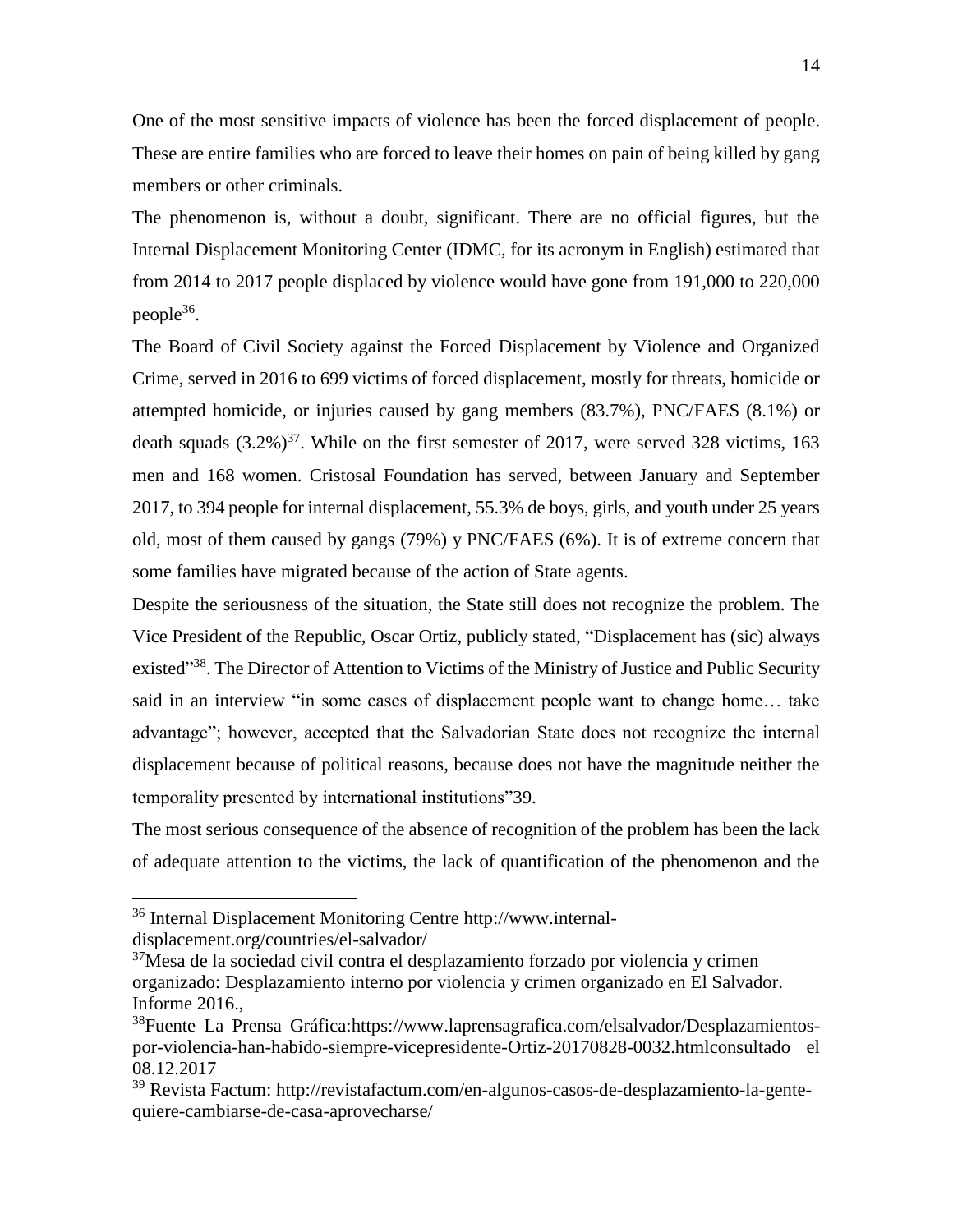scarce results of the investigations. The police authorities' intervention, most times, has been limited to just providing security to people when they leave their homes.

This situation has called the attention of international organizations. The Special Rapporteur of Human Rights for Internal displacement affirmed on august 2017 that "the phenomenon of internal displacement, caused by the general violence and related with the gangs, is a significant crisis and in a large degree not assumed by El Salvador, that affects thousands of people, families, full communities". The Rapporteur called to establish norms, policies and institutions to serve the vulnerabilities of the internal displaced people, as a pending and principal task"40.

Violence has also transformed the phenomenon of migration. If before the economic reasons were the fundamental ones to migrate - although they persist -, the violence has come to be added to the main motivations to leave the country. Amnesty International has concluded that violence is a key expulsion factor in El Salvador41.

The office of the United Nations High Commissioner for Refugees (UNHCR) reports significant increases in the number of asylum applications from El Salvadorr42. According to this report just between 2010 and 2015, the number of people seeking refuge and asylum from the Northern Triangle of Central America (El Salvador, Guatemala y Honduras) have increased from 8,052 to 56,097, which equals a raise of 597% through the last 5 years43. From new applications from 2015, most of them (22.917 cases) were Salvadorians44.

The organizations are also concerned by the execution of many Salvadorians emigrants that we have registered:

 72 migrant people killed in San Fernando, Tamaulipas, whose bodies were found in a warehouse in August 2010.

<sup>40</sup>Oficina del Alto Comisionado de las Naciones Unidas para los Derechos Humanos: http://www.ohchr.org/Documents/Issues/IDPersons/IACHR\_UNSR\_DecisionsElSalvador\_ SP.docx

<sup>41</sup>Amnistía Internacional: ¿*Hogar dulce hogar? El papel de Honduras, Guatemala y El Salvador en la creciente crisis de Refugiados*. Amnesty International Ltd, London, 2016, página 6

<sup>&</sup>lt;sup>42</sup> Alto Comisionado de las Naciones Unidas para los Refugiados:

http://www.acnur.org/noticias/noticia/acnur-pide-accion-urgente-por-el-aumento-desolicitudes-de-asilo-de-centroamericanos/ consultado el 04.01.2018

<sup>43</sup> Citado en Amnistía Internacional, op. cit. pág. 26

 $44$  ib.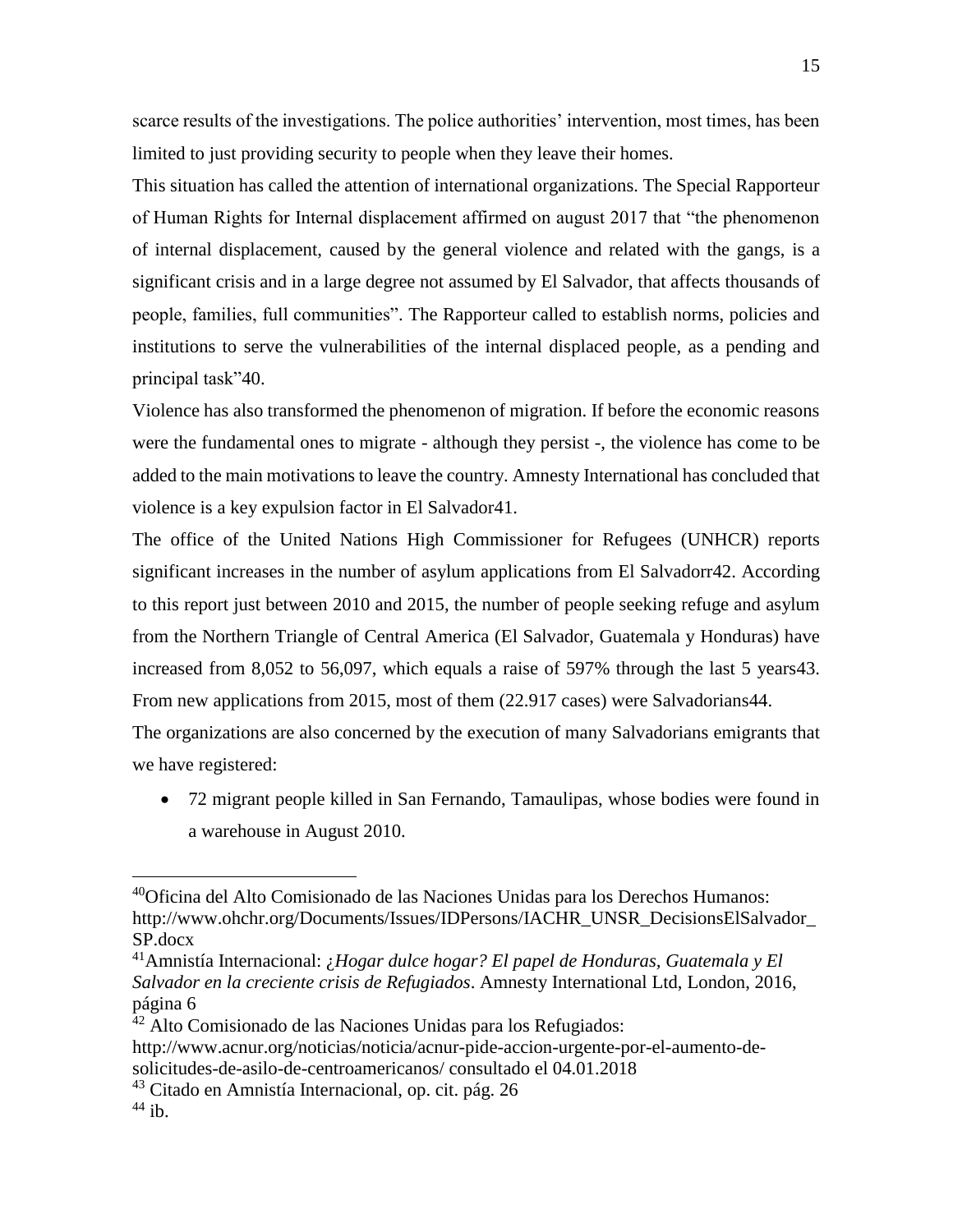- 195 migrant people killed in San Fernando, Tamaulipas, which led to the discovery of 47clandestine graves in April 2011.
- 49 murdered people whose torsos were found in Cadereyta, Nuevo León, in May 2012.
- 22 Female Mexican migrants from San Luis de la Paz, Guanajuato, disappeared in March2011, during their trip to the United States.
- 9 migrant people of Guatemalan origin disappeared during their transit through Mexico to the United States in February 2014.
- 59 cases of disappeared migrants (47), deceased (11) and deprived of liberty (1) between 1999 and 2014 who have been admitted through the Foreign Support Mechanism assigned to the Migrant Unit of the Office of the General Attorney of the Republic.

Although no Salvadorian authorities are engaged in those killings, the organization, consider that State authorities can provide a much more effective response to attend humanitarian relief for the families, and to encourage the foreign governments to provide effective justice services for the families and relatives<sup>45</sup>.

### **Forced disappearances or unintentional**

 $\overline{a}$ 

In 2016, about 3,859 people disappeared due to violence, as the General Attorney of the Republic recognized it<sup>46</sup>.

There have been reports of at least 5 victims of enforced disappearances at the hands of police and military officers since 2014, without their whereabouts being determined or their responsibilities deduced.. On December 11, 2017, the PDDH together with IDHUCA held police officers responsible for the forced disappearance of two young people in July 2017 in

 $45$  United States of Mexico – General Attorney. Acuerdo A/11/15 which creates the Migrant Crimes Investigation Unit and the

Mexican Foreign Search and Research Support Mechanism and establishes its faculties and organization.

http://www.dof.gob.mx/nota\_detalle.php?codigo=5420681&fecha=18/12/2015

<sup>&</sup>lt;sup>46</sup>Fuente La Prensa Gráfica: https://www.laprensagrafica.com/elsalvador/Desaparicionesse-incrementaron-en-2016-3859-personas-20170320-0003.html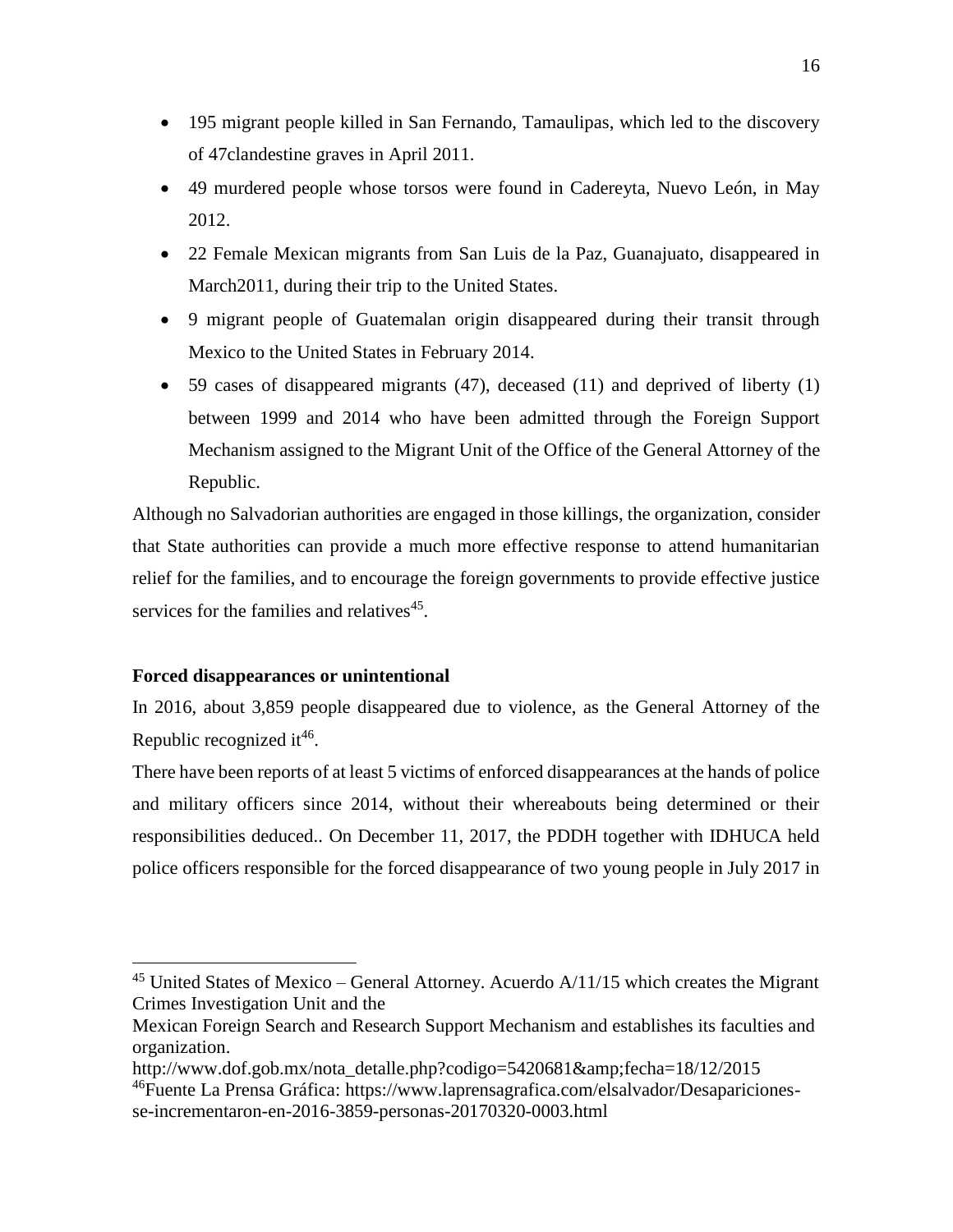Santiago Nonualco, in the department of La Paz<sup>47</sup>. In another case, in 2014, the Constitutional Chamber of the Supreme Court of Justice (CSJ) declared the Special Security Brigade of Armenia, in Sonsonate, responsible for the forced disappearance of three young people in February 2014.

There are no official figures on the disappearances committed by individuals in recent years, because the FGR, even having all the requirement to configure the criminal type has preferred to classify the facts under the criminal type or "deprivation of liberty" to prosecute this crimes which has a minor penalty and does not adequately understand the seriousness of the behavior.

There are serious shortcomings of the State in terms of the investigation and search of the victims. The investigations under the FGR – are limited and with a low rate of judicialization - they are not oriented to identify links or geographic reach, nor are they investigated or analyzed elements that constitute a pattern of criminalization. There are no manuals, effective protocols in the FGR neither the PNC to investigate this crime. As general rule dead is presumed and not that the victim is alive, reason why the search it is not prioritized.

Nor is there a protection policy for families of missing persons from the perspective of emotional impacts and the gender and non-discrimination approach.

The cases of forced disappearance in the context of the armed conflict are not being investigated in court, despite the repeal of the general amnesty, nor are benefits being granted to the relatives of the victims.

In August 2017, the Executive Branch agreed to create a "National Search Commission for Missing Persons in the Context of the Armed Conflict of El Salvador", but to date there is no official information on its composition, work methods, assigned resources or the results of its investigations

### **Recommendations:**

The State party must:

<sup>47</sup>Fuente El Diario de Hoy:http://www.elsalvador.com/noticias/nacional/428589/jovenesfueron-desaparecidos-por-policias-dice-pddh/consultado el 12.12.2017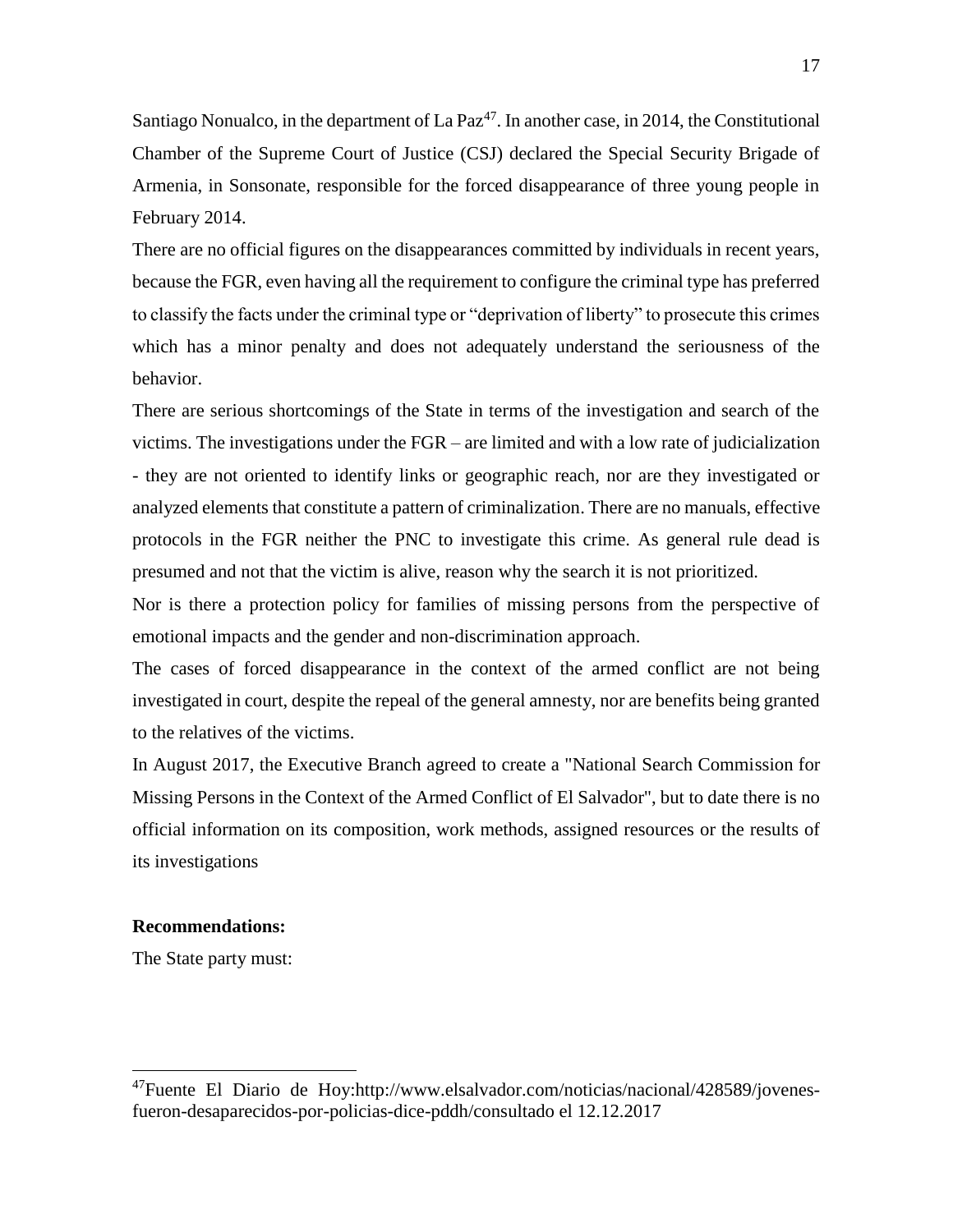- 1) To prioritize the actions for prevention of violence and the integral application PESS, without favoring the punitive and repressive approach on the actions in public security issues. Must emphasis its implementation in the line of attention to the victims of violence.
- 2) To reject the draft of the "Special Law of National Registry of Illicit Groups and Terrorist Organizations, its Members and Collaborators" because might cause stigmatization in part of the population. On its place should be value the approval of rehabilitation instruments and for mara and gangs reintegration, previous consultation with the Human Rights organizations and the families of gang members.
- 3) Other of the initiatives that are being valued on the Legislative Assembly is the proposal of the "Special Law of National Registry of Illicit Groups and Terrorist Organizations, its Members and Collaborators". The terms of this legal text might cause stigmatization – particularly on low incomes youth that live on dense areas – and human rights violations. It pretends to include on this register to "bosses, chiefs, members, financiers or collaborators of the Illicit Groups", without defining categories and without establishing the affected legal assets.
- 4) To guarantee the autonomy of the Control Unit and the Internal Affairs Unit, in way that they do not functionally depend of the General Direction of the PNC. At the same time those unit must specialize on the investigation of extrajudicial cases, forced disappearances and torture; and to strengthen the leadership of the FGR in the investigation of this crimes.
- 5) To investigate, punish the responsible and provide reparations to the victims in cases of possible extrajudicial executions, forced disappearance and torture where the participation of the PNC and the FAES is indicated.
- 6) To Recognize disappearances and forced displacement due to violence as a critical reality. The State must create policies, protocols and a legal framework of protection and attention for the impacts on the mental and physical health of families of missing or displaced persons. Likewise, a route of attention and investigation must be designed in cases of disappearance or forced displacement, taking into account that in these Crimes State agents could have been perpetrators.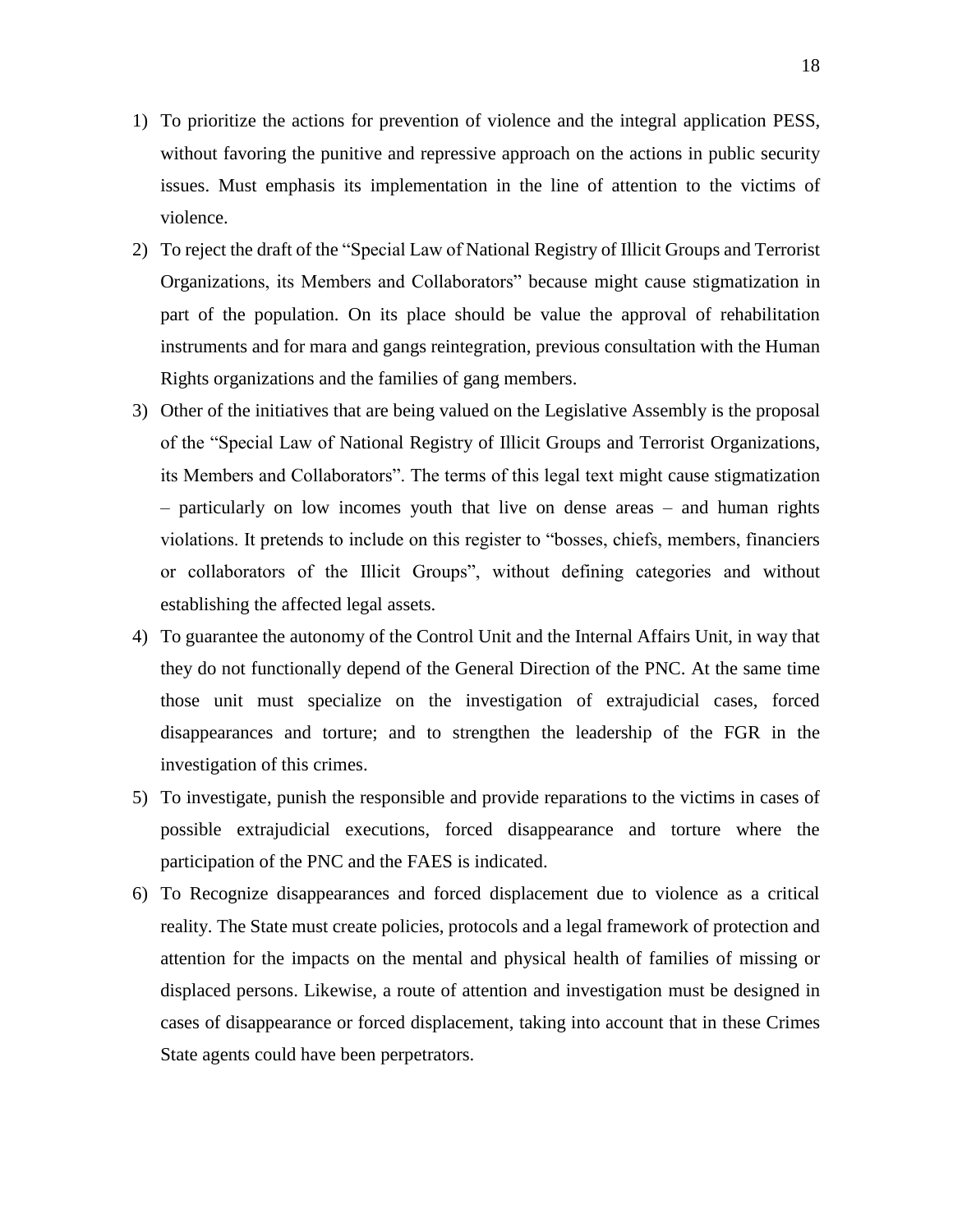7) To Sign and ratify the International Convention for the Protection of All Persons against Enforced Disappearances

**Right to life, prohibition of torture and other cruel, inhuman or degrading treatment, and combating impunity (arts. 2, 6 and 7 ICCP): Military participation on security tasks ((Paragraph 13 LoIPR)**

La presencia militar en tareas de seguridad pública se ha incrementado en los últimos años. En 2014 participaron 7,900 militares en tareas de seguridad<sup>48</sup> y, para el 2017, de acuerdo con declaraciones del Ministro de Defensa, esa cifra se habría duplicado, con un registro de más de 14,000 militares en seguridad $4^9$ . En los últimos tres años se han creado al menos cinco grupos de tarea conjunta conformados por la PNC y la FAES, el más reciente en el Área Metropolitana de San Salvador, donde se cuenta con mayor cantidad de efectivos militares con relación a policías.

La militarización de la seguridad pública ha implicado un aumento en el presupuesto del Ministerio de la Defensa Nacional. En 2017 se asignaron más de 28 millones de dólares para el desarrollo de tareas de seguridad, a los que se suman más de ocho millones en bonos entregados a militares<sup>50</sup>. La participación militar en tareas de seguridad está alterando la visión civil con que se creó la policía y ha derivado en un uso excesivo de la fuerza y las armas letales

Desde el involucramiento militar en tareas de seguridad pública, la PDDH ha registrado un mayor número de denuncias de violaciones a derechos humanos donde se señala a la FAES como responsable. La PDDH, en su informe de labores 2015-2016, indicó que la FAES se encontraba como la segunda institución gubernamental más denunciada, sólo por debajo de

<sup>48</sup>Unidad de Acceso a la Información Pública (UAIP) del Ministerio de Defensa Nacional, resolución de solicitud de información No. 83.1-015-126/060CT016

 $\overline{a}$ 

**49**Fuente La Prensa Gráfica: https://www.laprensagrafica.com/elsalvador/Hay-presionesinternacionales-para-quitar-la-FAES-de-tareas-en-Seguridad-Publica-dice-Payes-20170914-0011.html consultado el 20-11-2017

<sup>50</sup>Unidad de Acceso a la Información Pública del Ministerio de Defensa Nacional, resolución de solicitud de información No. B3.1-015-060/14JUN17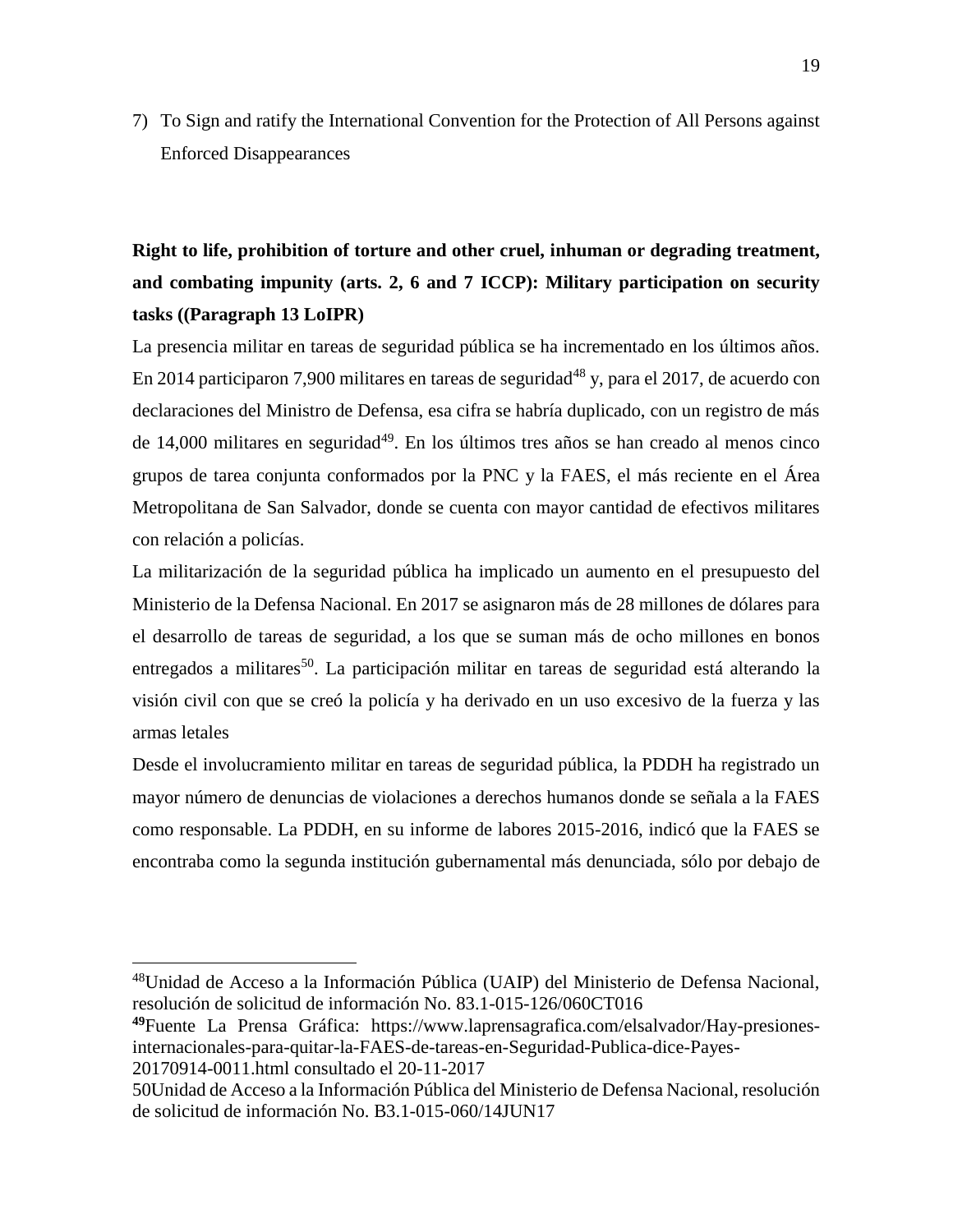la PNC<sup>51</sup>. Las denuncias contra la FAES en los últimos años subieron de 41 (1.2%) en el informe 2009-2010 hasta 161 denuncias (8.5%) en 2015-2016.

La participación de la FAES en labores de seguridad se ha vuelto permanente, lo cual ha roto la temporalidad de la intervención militar en este ámbito prevista por la Constitución. Además, el aumento de presupuesto hacia la FAES para labores de seguridad drena la posibilidad de fortalecer el cuerpo policial, por lo que es necesario un proceso de desmilitarización de la seguridad pública.

#### **Recommendations:**

The State party must:

1) To Adopt a policy of immediate withdraw of the FAES participation in public security. Simultaneity, the assigned founds to the FAES and the Ministry of National Defense for the support in public security tasks must be reoriented to the PNC and the FGR to strengthen the scientific investigation of crimes.

## **Right to liberty and security of person, rights of persons deprived of their liberty (arts. 7, 9, 10 ICCP): Population deprived of liberty (Paragraph 16 to 18 LoIPR)**

Las cárceles salvadoreñas ocupan los primeros lugares entre las más hacinadas del mundo. Según World Prison Brief, se encuentran sobrepobladas en un 348.2% respecto de la capacidad instalada<sup>52</sup>. En solo tres años, la población penitenciaria ha aumentado un 40.4%. Resulta especialmente preocupante el uso excesivo de la privación de libertad como medida cautelar. Del total de las personas privadas de la libertad que están en los centros penales, el 32.1% se encuentra en detención provisional<sup>53</sup>. Este porcentaje asciende hasta el 42% si

<sup>51</sup>PDDH. Informe de labores 2015-2016. En: http://www.pddh.gob.sv/portal/wpcontent/uploads/2017/09/Informe-Anual-2015-2016-con-analisis-situacional.pdf

<sup>52</sup>World Prison Brief: http://www.prisonstudies.org/highest-to-lowest/occupancy-

level?field\_region\_taxonomy\_tid=All

<sup>53</sup> Dirección General de Centros

Penales:http://www.dgcp.gob.sv/images/stories/Estadistica%20Penitenciaria/2017/Diciemb re/Estadistica\_General\_04-12-2017.pdf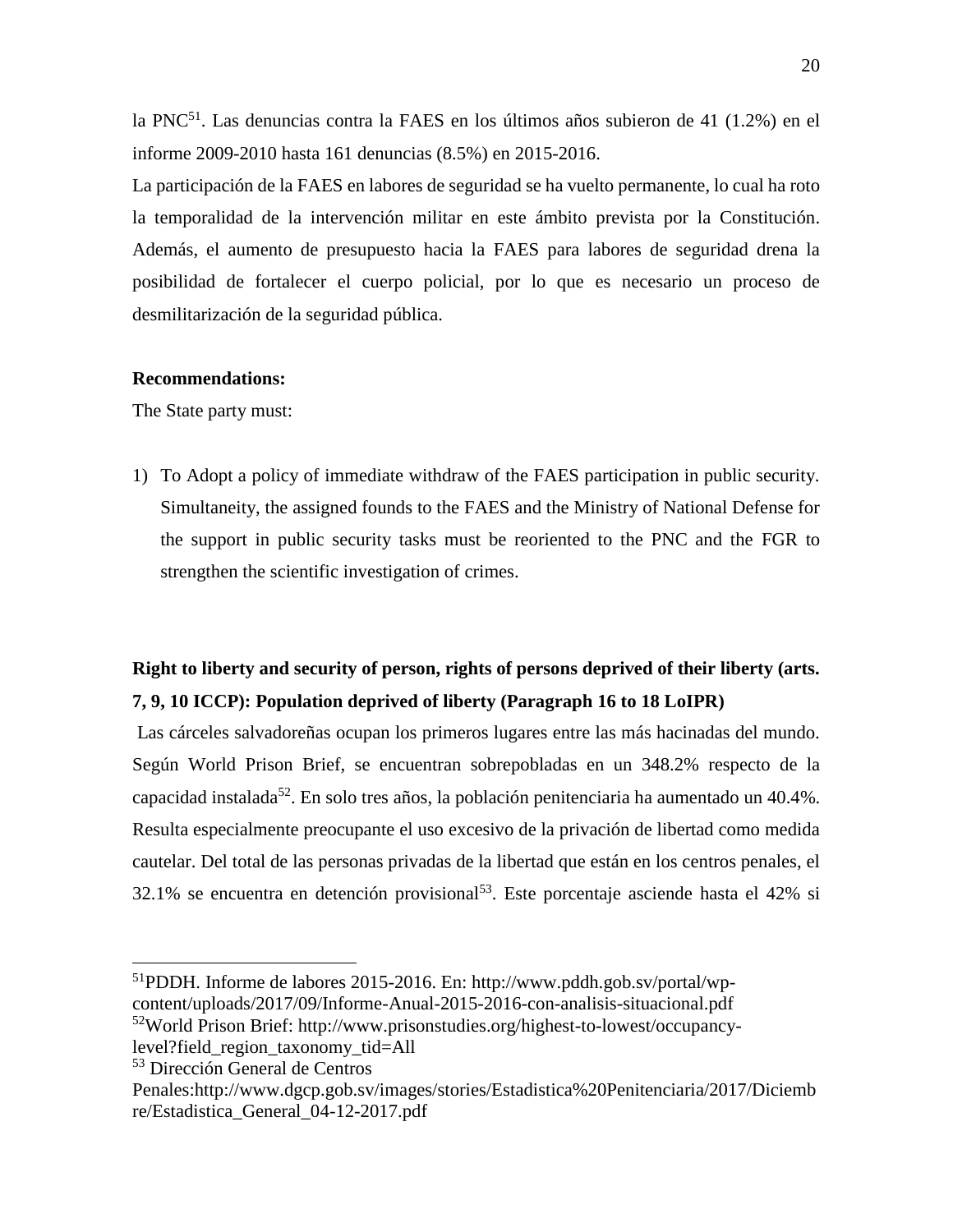contabilizamos las más de 6,000 personas internadas en dependencias policiales (bartolinas) también en situación de detención provisional.

Si bien el creciente uso de la prisión como primerrecurso constituye un problema de urgente atención, las condiciones de internamiento han generado una crisis humanitaria al interior de los penales. En el 2014, la Sala de lo Constitucional de la CSJdeterminó que estas condiciones atentan contra la dignidad humana y ordenó el cese del hacinamiento en las instalaciones policiales<sup>54</sup>.

A pesar de la decisión de la Sala de lo Constitucional, ni la Asamblea ni el Ejecutivo emprendieron acciones para resolver la situación y, por el contrario, la Asamblea, a propuesta del Ejecutivo, aprobó en abril del 2016 una serie de medidas extraordinarias en el sistema penitenciario, las cuales se han mantenido hasta la fecha. Dichas medidas consisten en el encierro y aislamiento permanente de personas que el sistema cataloga como pandilleros, la limitación de acceso a abogados defensores y la prohibición de contacto con familiares<sup>55</sup>.

Las consecuencias de las medidas son francamente alarmantes. De acuerdo con un informe de la PDDH, los internos no tienen acceso a artículos de higiene personal, agua potable ni comida suficiente. La precariedad de tales condiciones de vida, agravada por las medidas ha provocado una epidemia de tuberculosis. Desde abril de 2016 a la fecha, se ha registrado un incremento de personas infectadas de 400%<sup>56</sup>. En bartolinas de la PNC, solo de enero a octubre de 2017, se han registrado 39 muertes por complicaciones de salud, superando la cantidad de muertes ocurridas en ocho años (2009-2016), periodo en el cual se registran 12 muertes<sup>57</sup>.

### **Recommendations:**

The State party must:

<sup>54</sup>Habeas Corpus 119-2014 ac. Sentencia de veintisiete de mayo de dos mil dieciséis <sup>55</sup>Disposiciones Especiales Transitorias y Extraordinarias en los Centros Penitenciarios, Granjas Penitenciarias, Centros Intermedios y Centros Temporales de Reclusión, Decreto Legislativo  $N^{\circ}$  321, de fecha 1 de abril de 2016, publicado en el Diario Oficial  $N^{\circ}$  59, Tomo 411, de esa misma fecha.

<sup>&</sup>lt;sup>56</sup>PDDH: http://www.pddh.gob.sv/portal/wp-content/uploads/2017/09/Informe-preliminarsobre-el-impacto-de-las-medidas-extraordinarias-para-combatir-la-delincuencia-en-elambito-de-los-DH-FIRMADO.1.pdf

<sup>57</sup> Unidad de Acceso a la Información Pública de la PNC, resolución PNC/UAIP/927/2017.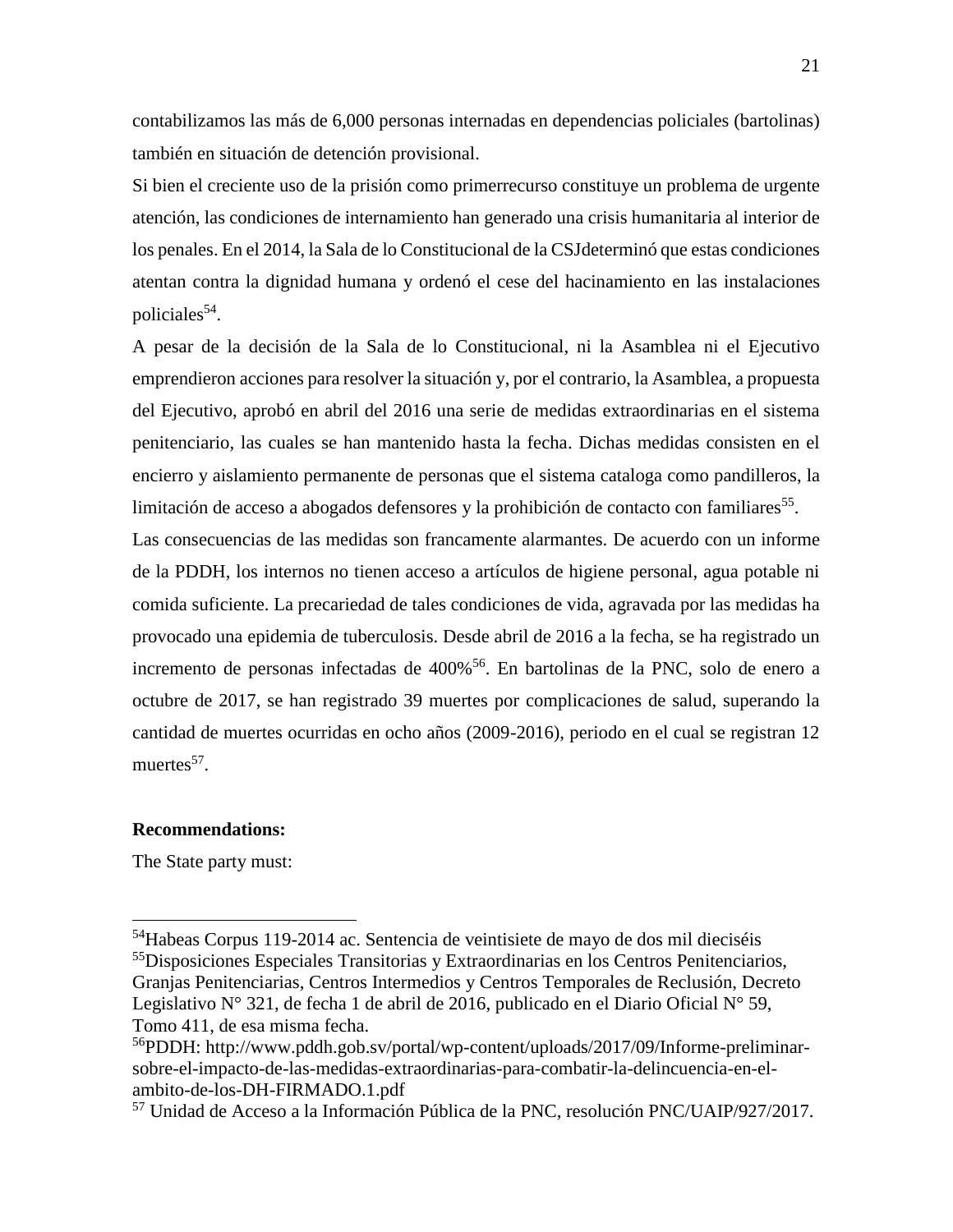- 1) To derogate the Extraordinary Security Measures because of the disproportionate affectations to human rights.
- 2) To avoid the legal reforms oriented to increase penalties, and the change of alternative measures for provisional detention in some specific crimes; or hardening the imprisoning conditions, and to promote the use of alternative precautionary measures over preventive detention.

# **Right to a fair trial and due process (art. 14 ICCP): Judicial Independence (Paragraph 20 LoIPR)**

To guaranty the right to an effective judicial protection requires consolidating the progress in Judicial Independence that there have been in the country. That is particularly transcendent on the selection and appointing process of the Constitutional Chamber, which periodical renewal will be verify on the first semester of 2018. The mostly total renewal (4 from 5 members) of the Constitutional Chamber for the next nine years will determinate the development or the backward in the protection of human rights on the medium term.

Therefore, it is important that the State might take actions, so the selection and appointing process of the judges of the Constitutional Chamber of the Supreme Court of Justice (CSJ) keeps in mind: objective and clearly pre-established criteria, to guarantee the transparency; including civil society participation, public oversight on the selection process and professional merit of the selected people; as well as the measures to strength the independence of the Judicial System<sup>58</sup>. These measures also must be adopt in the election process of other essential officials to guarantee the protection of fundamental rights, like the General Prosecutor of the Republic and The Head of the Office of the Human Rights Advocate.

One of the main concern aspects about the current appointment process of Judges for the CSJ it is its dysfunctional design, that prevents to carry out a selection based on the merit of the candidates. It is a procedure of two steps. The first consist in an evaluation phase done by the

<sup>58</sup>Due Process of Law Foundation:

http://www.dplf.org/sites/default/files/seleccion\_mag\_esv5.pdf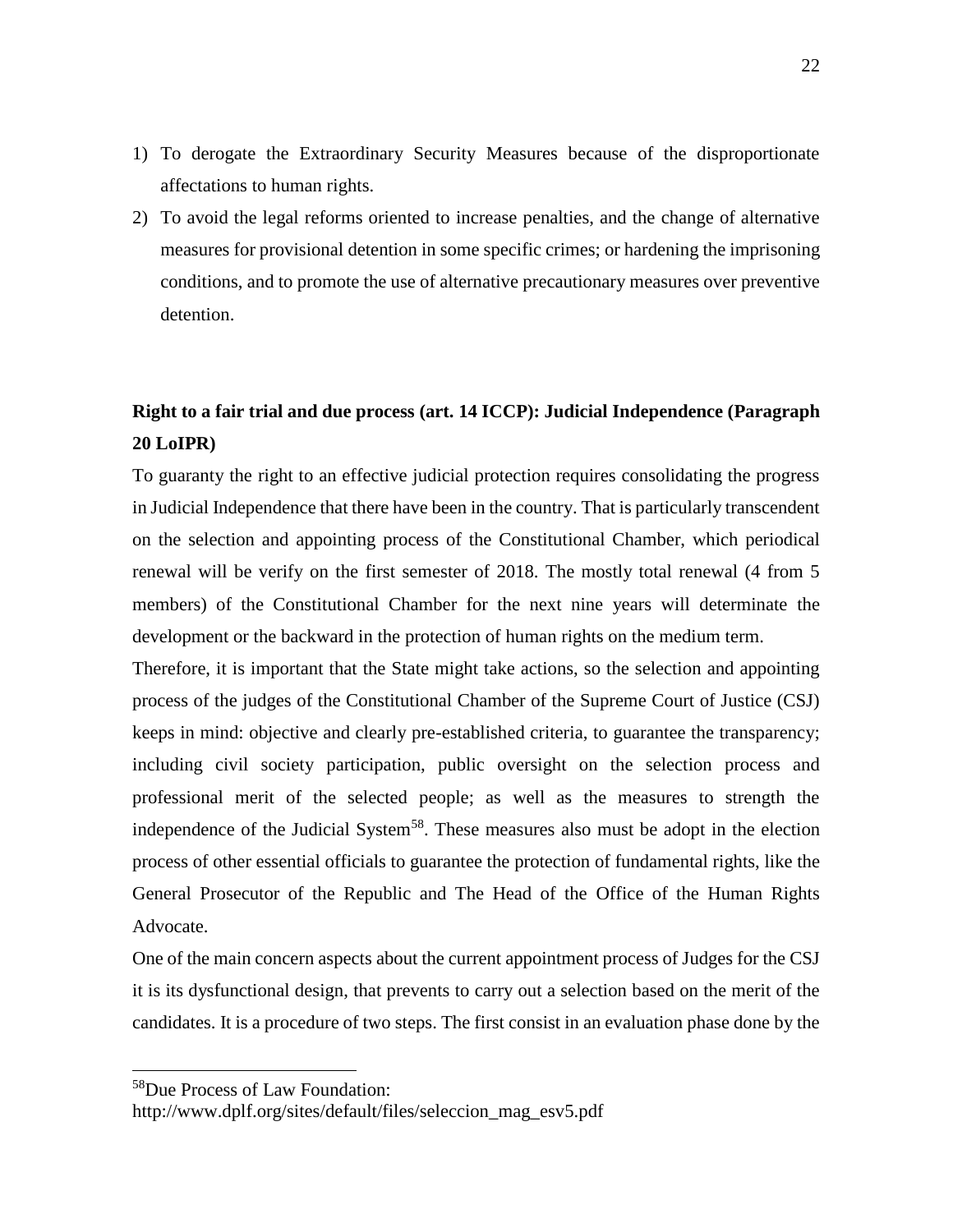National Council of the Judiciary (CNJ) to shape a list of 15 candidates and the election of other 15 candidates by direct and secret vote of the attorneys on exercise. The list of 30 candidates it is submitted to the Legislative Assembly, whom in a second step, choose the holders and substitute judges.

The creation of the list of 30 candidates – in particular the election by the lawyers – has no subjection to a merit and quality criteria neither exist the possibility of stablishing an order of precedence. This design do not guarantee the integration of the list by the most qualifies aspirants.

From another side, it can be find the lack of a clear and detailed profile, that beyond minimal age, profession and years of practice requirements, serve as an objective parameter to measure the qualities and essential abilities of the future judge – as its independence, honorability or relevant knowledge - as well as the transparency and publicity of the process. About this last point, has been the precedent from the Constitutional Chamber the one that has stablished standards on transparency matters, but these precedents have not been collected in the law.

It is important to highlight that the approval, on September 2017, of the "Selection Manual of Magistrates and Judges) by the CNJ, has tried to cover some of these deficiencies, developing more scope elements of the profiles and stablishing which must be fulfilled by the postulants to the position. Also, stablish that the CNJ will review the fulfillment of the constitutional and legal requirements of the aspirants chosen by direct vote from the attorneys, and that will not accept those candidatures that do not fulfil those requirements. However, this instrument has the weakness and instability common to this hierarchy of regulation, and has some important deficiencies, because does not clearly stablish the publicity of all the information about the candidates, neither contains mechanisms so citizens might participate of the process, offering information about the candidates background, or objecting or supporting specific candidates.

#### **Recommendations:**

The State party must: